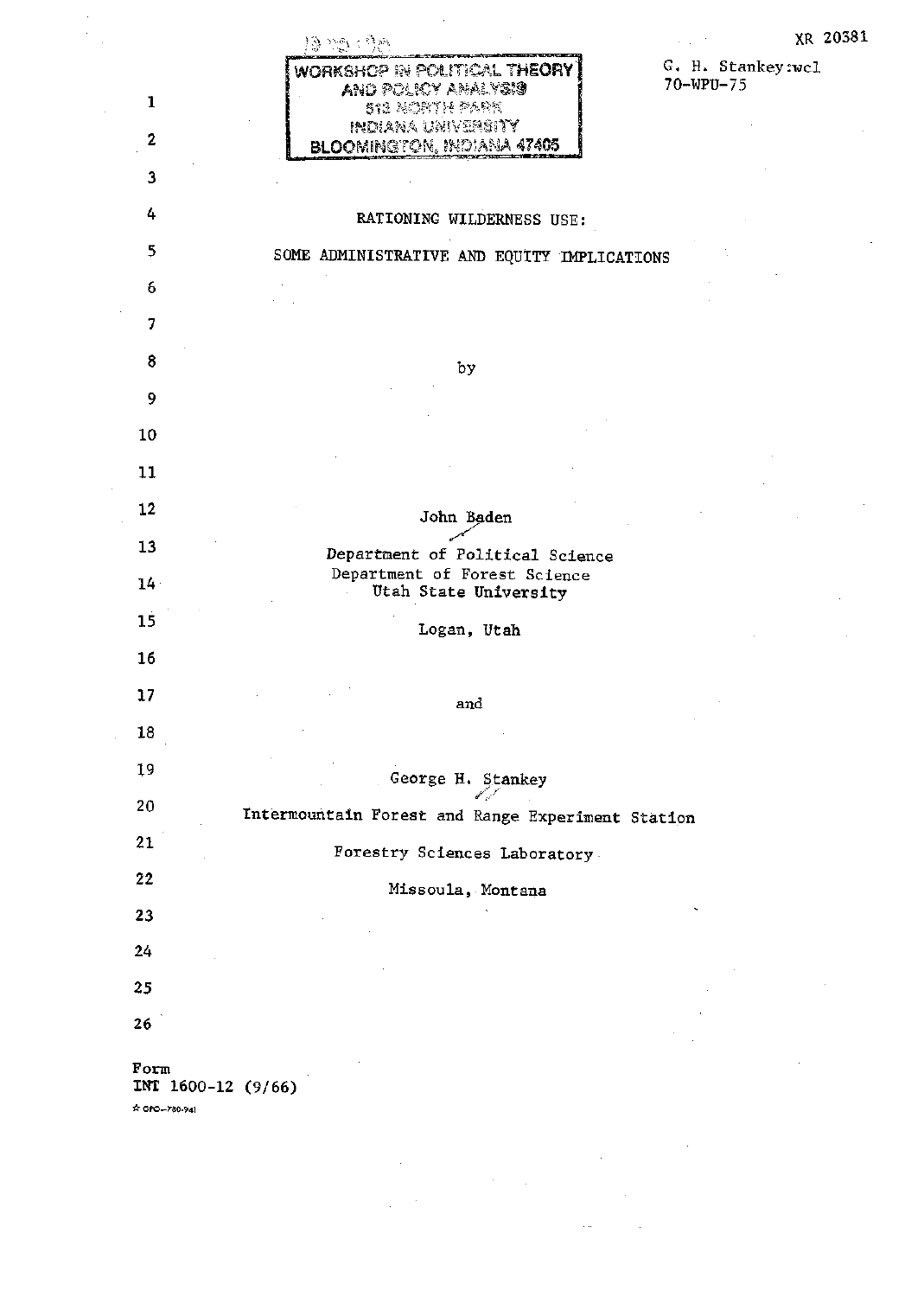## INTRODUCTION

 $\overline{2}$ In a recent cartoon in the Los Angeles Times, two elderly ladies  $3$  are pictured talking together. The caption reads "I hear they're going 4 to ration visitors to National Parks and Recreational Areas--Ecology has  $5$  gone bureaucratic!"

6 Rationing the use of public recreation areas in many ways does seem  $7$  akin to charging people to goto church. How does one justify restricting 8 access to an opportunity many people seek in order to escape the con- $9$  trols and stresses of everyday living?

10 No where does this question seem more pertinent than with regard to  $11$ Wilderness<sup>1</sup>/ use. Studies of wilderness users have indicated that one 12

13  $1/$ As used in this paper, Wilderness refers to areas classified  $14$  under terms of the Wilderness Act (PL88-577) signed in 1964.

16<sup>of</sup> the principal values received from wilderness use is that of escape--17<sup>an</sup> opportunity for temporary release from the rules and pressures of 18 everyday life. Freedom of choice and spontaneity of action appear to be  $19$ <sup>key</sup> characteristics. Yet, in 1972, Secretary of the Interior, Rogers C. 20B. Morton announced the National Park Service would take actions to.  $_{21}$ limit the number of visitors to backcountry areas in the parks because  $22$  "our parks are threatened now as never before . . . we must set new 23 standards of usage." In 1973, the U.S. Forest Service began limiting  $24$  the number of visitors in two southern California Wildernesses, an 25 action taken in response to rapidly increasing use and the resulting 26 congestion and resource deterioration.

Form INT 1600-12 (9/66) ☆ GPO-780-941

 $\mathbf{1}$ 

 $15 -$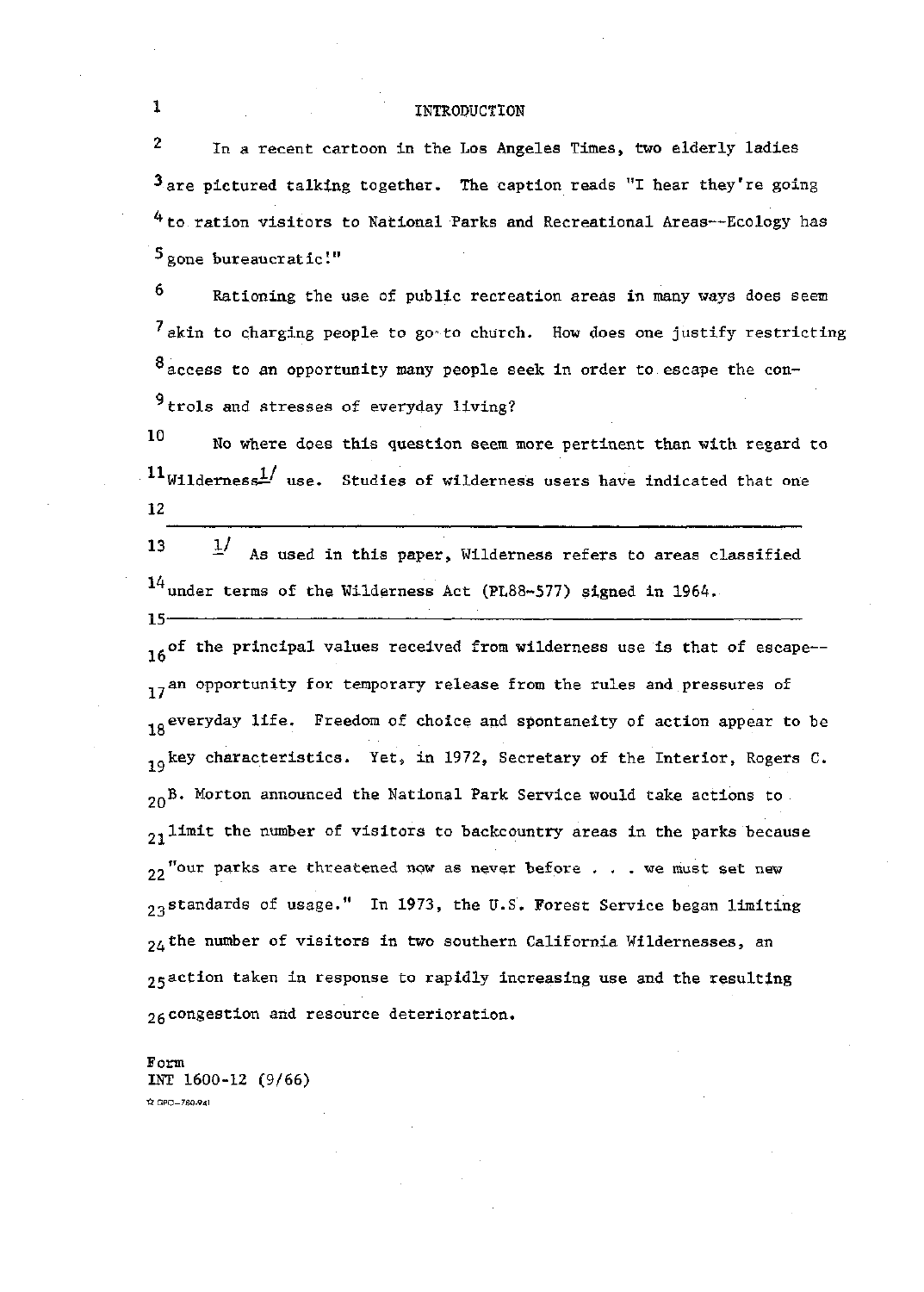$\mathbf{1}$ The issue of rationing Wilderness use is upon us. Nationally,  $2$  Wilderness use has been growing at approximately 10 percent a year since  $3$  about 1946. Although the current economic situation casts uncertainty  $4$  as to future trends, it does not seem unreasonable to expect further  $5$  growth, and as a consequence, more problems. In the following discussion,  $<sup>6</sup>$  we would like to explore one of the important aspects of rationing--the</sup> 7 equity implications. Well-intentioned programs to control use that fail  $8$  to fully weigh the equity costs imposed by such programs will certainly  $9$  encounter stiff public resistances. One particularly serious consequence 10 of such resistance might be the unwillingness of citizen groups to 11 accept any rationing program, even when such a program is needed to 12 prevent deterioration of the Wilderness resource.

13

 $14$ 

PUBLIC GOODS AND WILDERNESS PRESERVATION

In the private sector, goods and commodities are rationed by the 15 16 market system, where money is used as the medium of exchange. Consumer 17 willingness and ability to purchase a product, combined with producer 18 willingness and ability to supply the product, usually results in an 19 efficient allocation of scarce resources. The criterion of efficiency  $20$  is allocation to areas of highest demand. The market system is primarily 21 concerned with private goods because the property rights are fairly 22 easily defined; that is, private goods are characteristically "package-23 able." Ownership of the rights to use or consume one unit of a good 24 precludes the use or consumption of that unit by anyone else.

25

26

Form INT 1600-12 (9/66)  $400 - 780.941$ 

 $-2-$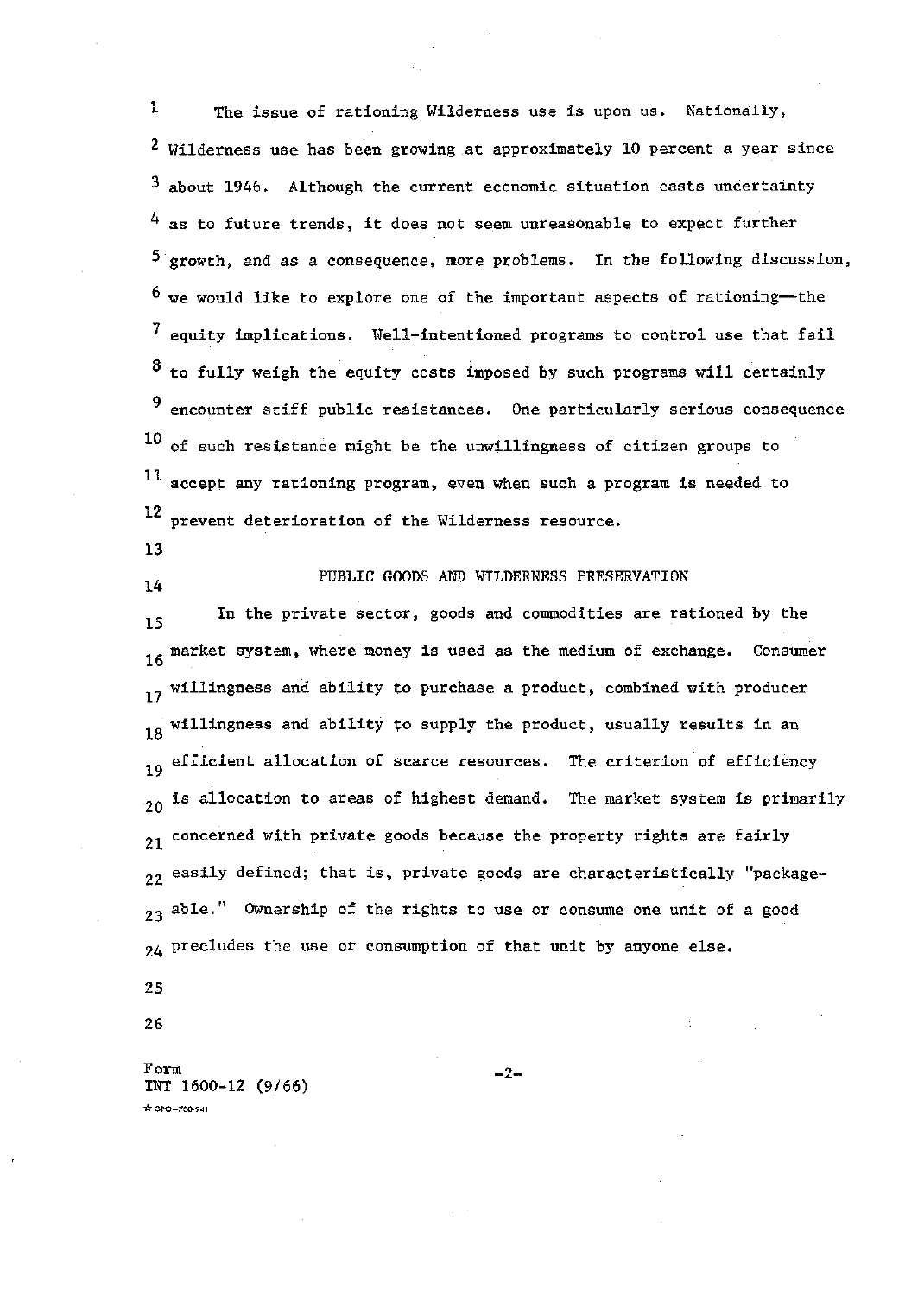$\mathbf{1}$ In contrast, public goods are generally "nonpackageable." The 2 amount of a public good used or consumed by one person does not diminish 3 the amount available for use by others. Once a public good is provided 4 for one consumer, it is available to all. Property rights are not 5 enforceable as there is no mechanism by which consumption by anyone and  $6$  everyone can be prevented. The classic example of a public good is the 7 provision of national defense. It should be noted, however, that most  $8$  goods fall somewhere on a continuum between the two extremes of private  $9$  and public goods aspects, demonstrating a mix of both characteristics.

10 The public provision of Wilderness lands falls on this continuum. <sup>11</sup> Preservation of these areas is a public good, as once the land is pre-12 served for some. it is preserved for all members of society. Ownership  $^{13}$  of the property rights is held in common via legal withdrawal from the  $14$  market system by government intervention. The justification for govern-15 ment (i.e., public) ownership of Wilderness lands derives from theories  $16$  of externalities.

17 Externalities or spillover costs and benefits are those consequences  $18$  of a decision that do not bear directly upon the decisionmaker and are  $^{19}$  therefore not considered in making that decision. Should ownership of  $20$ Wilderness lands be moved to the private sector, the negative externalities  $21$  or costs that might not be considered in decisionmaking include the dis- $22$  ruption of natural energy flows and the loss of a unique, low-intensity  $^{23}$  recreational experience. To prevent such outcomes, the Wilderness Act  $24$  gave the responsibility for management of Wilderness lands to public  $^{\rm 25}$  agencies.

26

Form INT 1600-12 (9/66) \* GPO-780-941

 $-3-$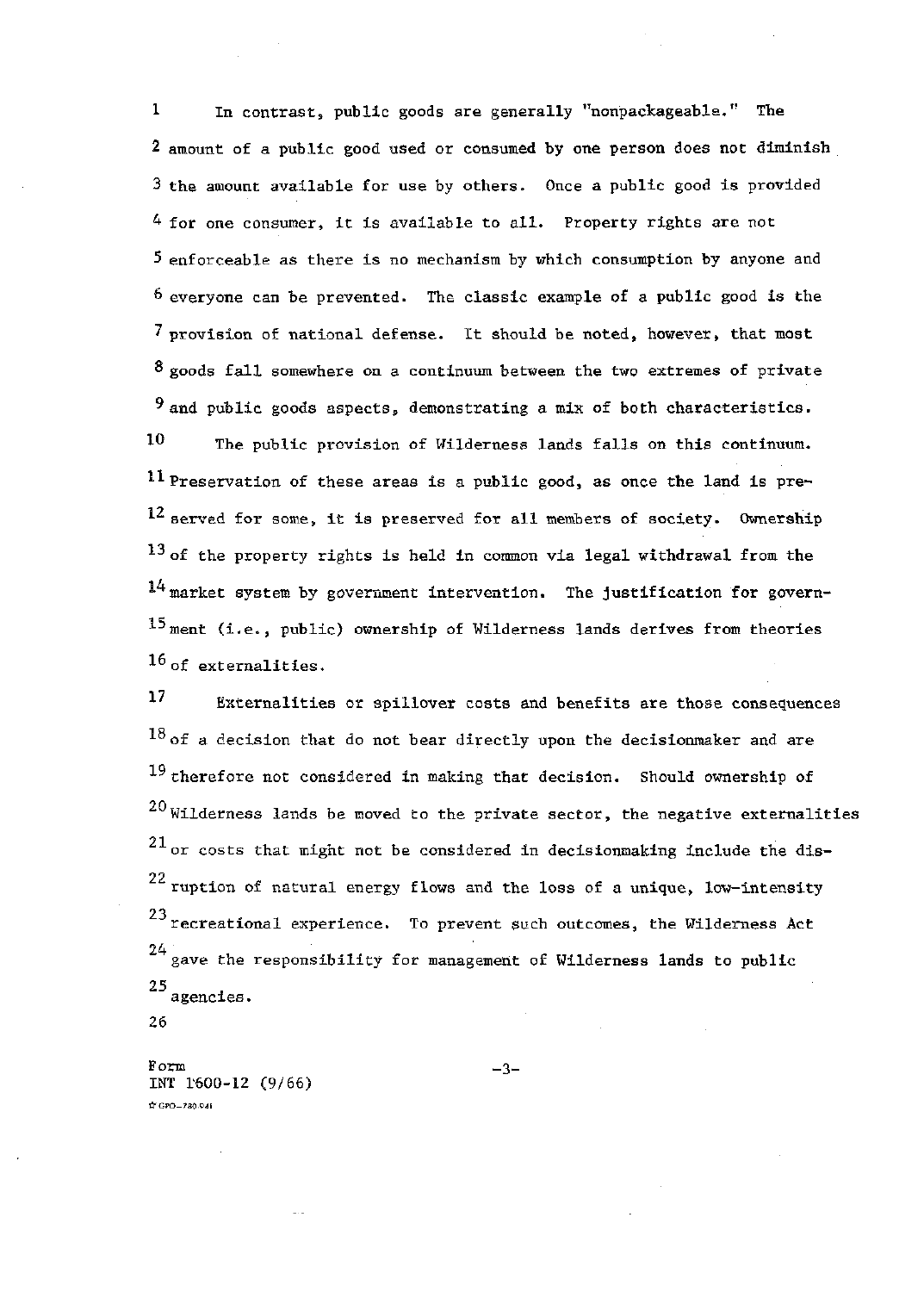1 The implicit assumption here is that private ownership of these 2 lands would not result in preservation of Wilderness, but that these 3 lands would be developed or exploited in response to demands for timber, 4 minerals, secondary housing and other forest products. Public preser-5 vation of wilderness then becomes what is termed "a merit good," i.e., 6 people or society ought to be provided with unaltered wilderness regard-7 less of the monetary values of other uses of these lands.

8 Problems of supply and demand for public goods involve the same set 9 of basic questions as problems with private goods. The first question 10 to address is how much to produce. Public goods, because they are not 11 marketed, prove difficult to manage efficiently as there is little 12 feedback regarding how people evaluate nonmarketed activities relative 13 to other resource-using activities. We know, for example, how much 14 people are wiling to pay for a thousand board feet of lumber of a given 15 species and grade, but how much would they pay for a day's access to a 16 wilderness area? Even the most conscientious manager cannot make good 17 decisions on resource inputs without knowledge of the absolute and 18 relative values of his various outputs.

19

20 21

26

Form  $-4$  -INT 1600-12 (9/66) \* GPO-780-941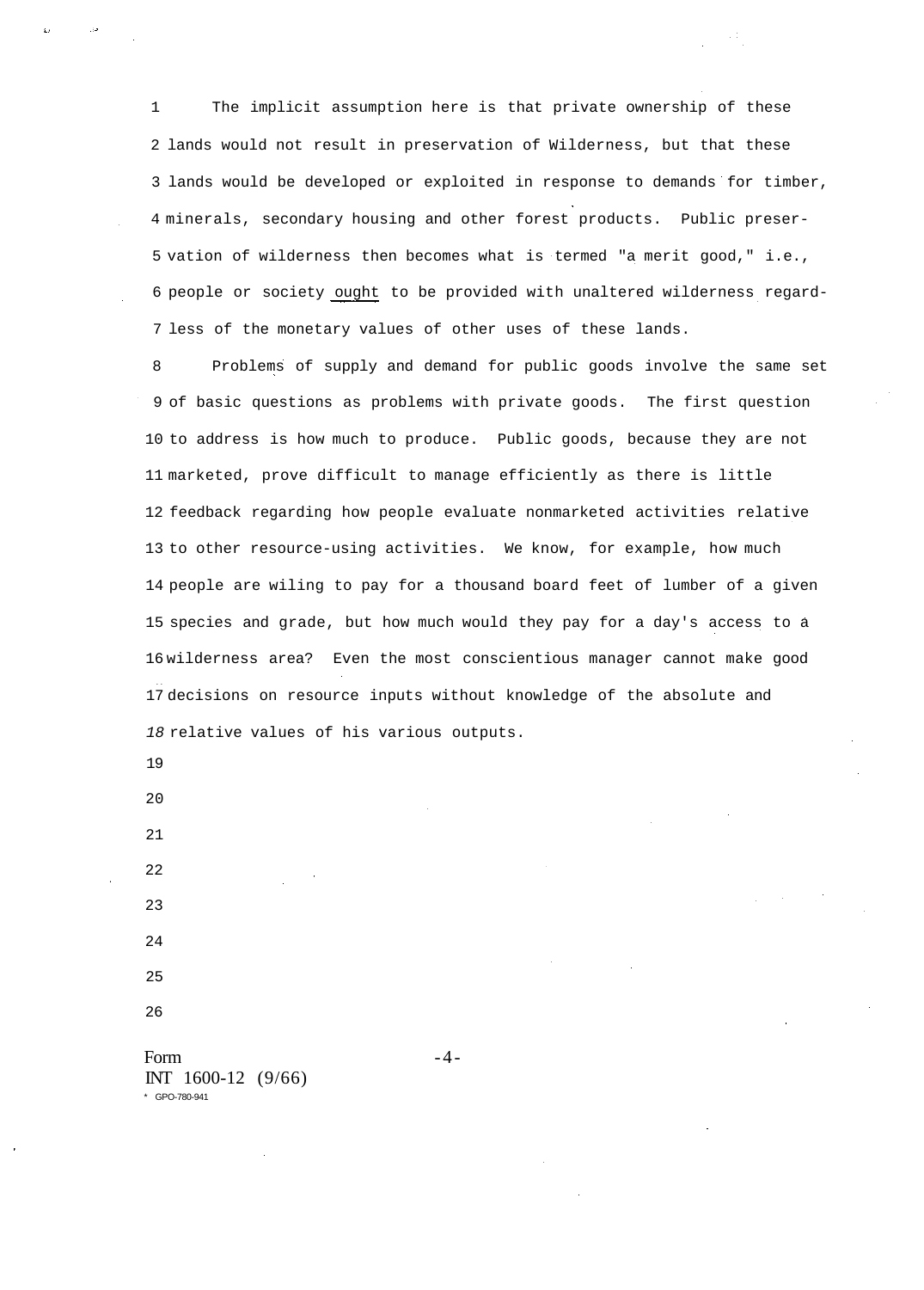The second question to confront is to whom the existing goods 2 should be allocated and how. This is the principle issue addressed in 3 this paper. Wilderness lands are owned by the public and property 4 rights are held in common. But the use of Wilderness, specifically, the rights to access cannot be independently held.

This becomes of concern because the environmental and social qualities of Wilderness are fragile and can change quickly under relatively light 8 use pressure. Wilderness, then, possesses some of the aspects of non-9 public goods, in that beyond a certain level, the "amount" of wilderness 10 "consumed" by one or some users diminishes that available for others. 11 Rationing represents a tool for preventing such events from occurring. 12 But the decision to ration use implies a knowledge about the levels at 13 which use should be controlled. This raises the issue of wilderness

carrying capacity.

15

14

6

 $\mathbf{1}$ 

16 CARRYING CAPACITY

17 The concept of carrying capacity is central to any discussion of 18 rationing. By implication,, rationing suggests that excessive demand for 19 some resource exists and that if this demand is not regulated, depletion 20 will occur. Range managers know, for instance, that excessive members 21 of cattle on a range will lead to a reduction in the capability of that 22 resource to produce pounds of beef.

23

24 25

26

Form INT 1600-12 (9/66) -5- \* GPO-780-941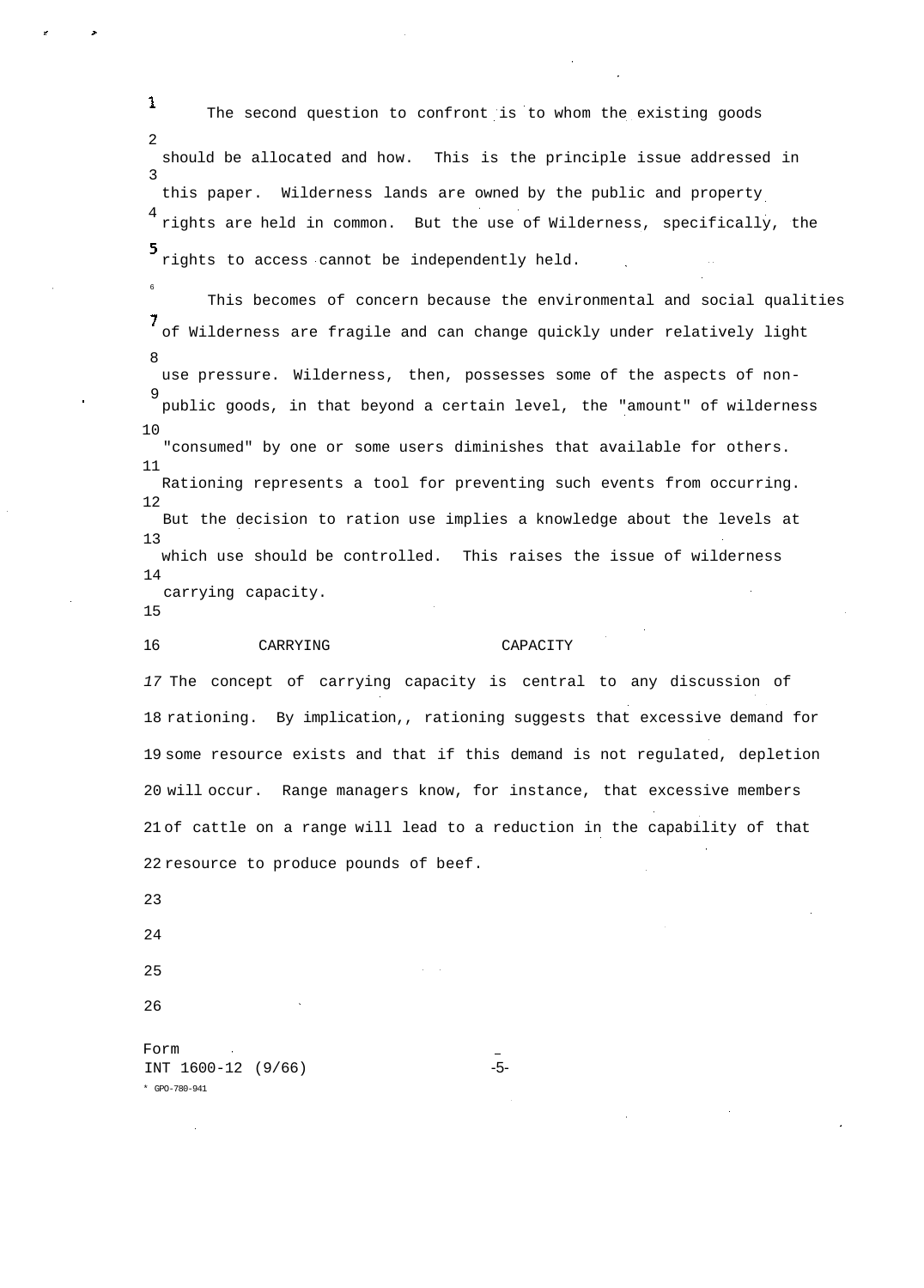1 Similarly, in Wilderness it is generally recognized that excessive  $\mathcal{D}$ numbers of users can lead to a loss in the environmental qualities that comprise the Wilderness resource as well as the particular type of 4 5 recreational opportunity such areas offer. The Wilderness Act specifically cites "solitude" as a key element of such an opportunity and a 6 7 variety of investigations have noted how sensitive this element is to congestion (e.g., Stankey 1974). 8 Carrying capacity suggests a limit. This specificity is illusory,  $\circ$ however, particularly when used in regard to Wilderness. First, because 10 any use of Wilderness produces change, it is difficult to determine at 11 what point change becomes excessive. Numerous studies of the association 12 between use and biological impact suggest a generally curvilinear relation-13 ship, with small amounts of use producing fairly substantial amounts of 14 change (Wagar 1966). Thus, restricting use in order to allow little or 15 no change means a restriction of use at very low levels - levels that 16 administrators might find difficult to justify. 17 Second, carrying capacity can be modified through various inputs. 18 For instance, sites can be "hardened" through the use of plant materials 19 specifically selected for their tolerance for use. It is questionable 20 how applicable such a practice would be in Wilderness, however, where 21 the naturalness of ecosystems is a primary value. 22 23 24 25 26 Form INT 1600-12 (9/66) -6-\* GPO-780-941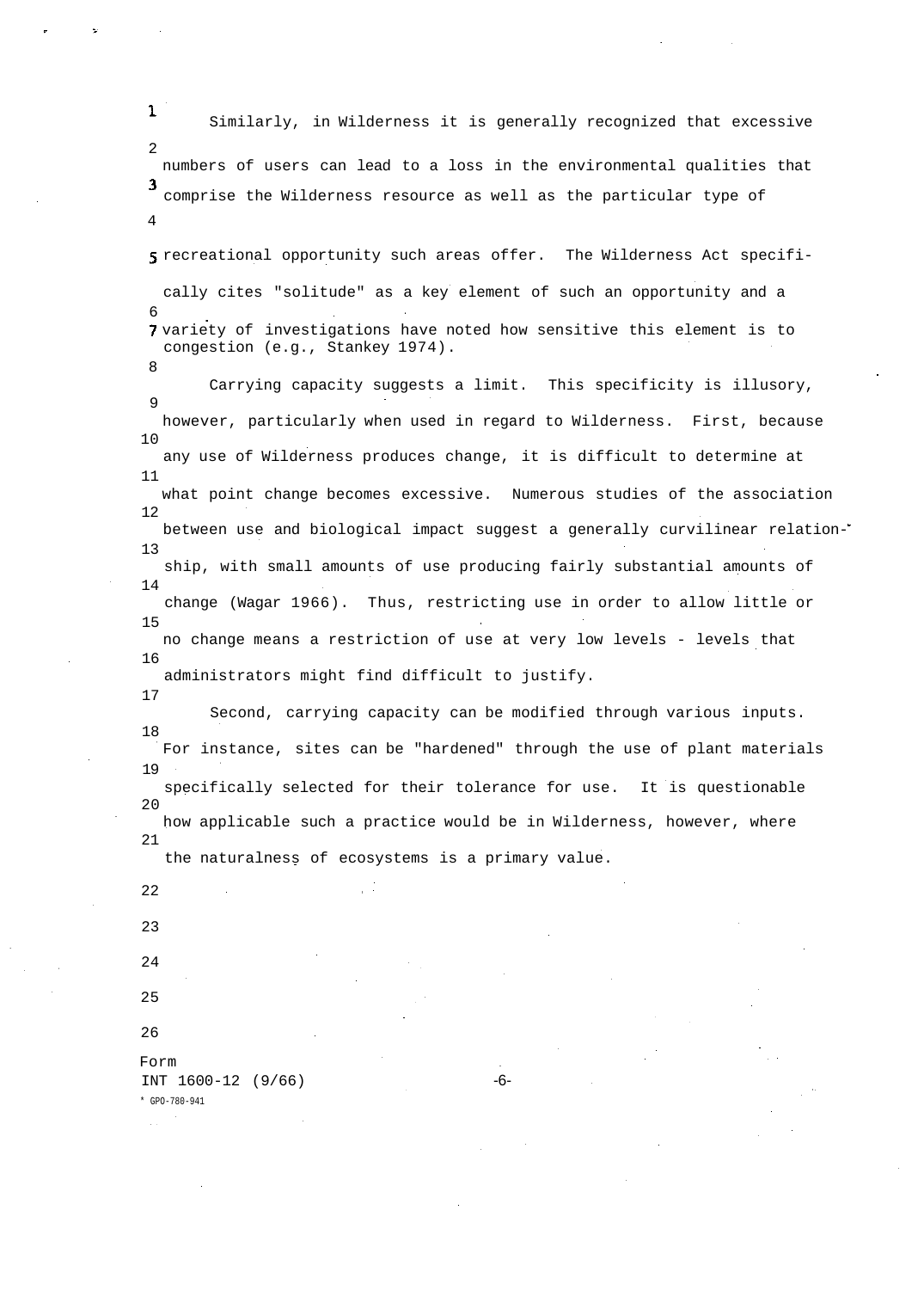1 Thirds carrying capacity is much more than a function of use inten-2 sity. Several studies have demonstrated that both ecological damage and 3 adverse impacts on recreational experiences are influenced by a variety 4 of use dimensions other than intensity, including type of use (Lucas 5 1964), timing (LaPage 1967), and visitor behavior (Stankey 1974). For 6 instance, in an investigation of campground trampling, LaPage (1967) 7 concluded that simple use intensity, expressed in man-days, was an 8 insufficient variable to explain the observed resource deterioration. 9 Finally, many of the underlying premises of the carrying capacity  $10$  concept have developed in fields that offer significantly different 11problems from those posed in Wilderness. For example, range management 12primarily confronts only one consumer type; wilderness managers must 13 contend with several. Only one resource is considered in range manage-14 ment (the forage resource); wilderness is a complex, interdependent 15 montage of many. Finally, the product of range management (e.g., beef) <sup>--</sup> 16 is a relatively well-defined and discrete entity, scarcely the situation 17 for the Wilderness manager. With these limitations, we must seriously question whether or not 19

carrying capacity is a concept that can be operationalized in any meaning"  $2.0$ ful way in order that eventual judgments about rationing can be made. 21 Or, should it more properly be identified as a slogan whose value in 22 reality is subject to serious question?

Form  $-7$ -INT 1600-12 (9/66)

\* GPO-780-941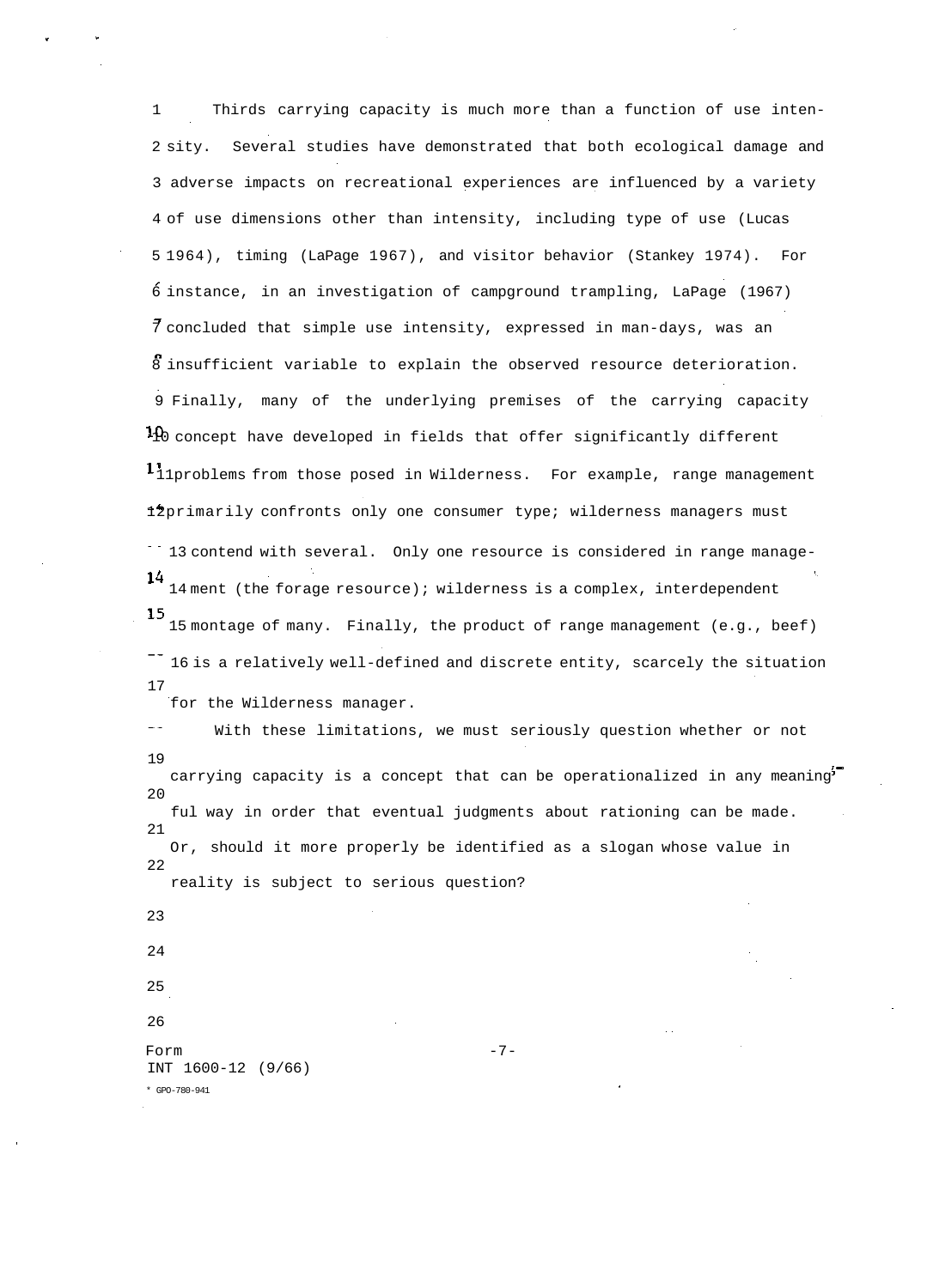1 To answer this rhetorical question, we feel that the carrying 2 capacity concept can be of significant importance in guiding rationing 3 decisions and as a guide for overall strategy for wilderness managers. 4 The first key in translating carrying capacity from an abstract, theo-5 retical nation to a practical applied guide is in the development of 6 clear, explicit management objectives (Lime and Stankey 1971). Such 7 objectives serve to define the nature of the product, the specific 8 conditions necessary to achieve that product, and the strategies avail-9 able to managers to achieve set objectives.

10 10 A second important element is the omnipresent nature of change. 11 Because of the pervasiveness of change., the principal question wilder-12 ness managers must face concerns the "Limits of Acceptable Change" 13 (Frissell and Stankey 1972), Establishing the "Limits of Acceptable 14 Change" calls for the specification of the extent to which ecological 15 and social conditions will be permitted to vary before some action is 16 taken. Estimates regarding how much change will or should be permitted 17 will be difficult to determines for clear, unequivocal answers are 18

seldom available. More commonly, it will be a matter of reviewing the 19 consequences (perhaps long term) of alternative use levels and arriving  $2.0$ at a judgment as to what is most consistent with the goals of wilderness 21 preservation programs.

Form  $\_8\_$ INT 1600-12 (9/66) \* GPO-780-941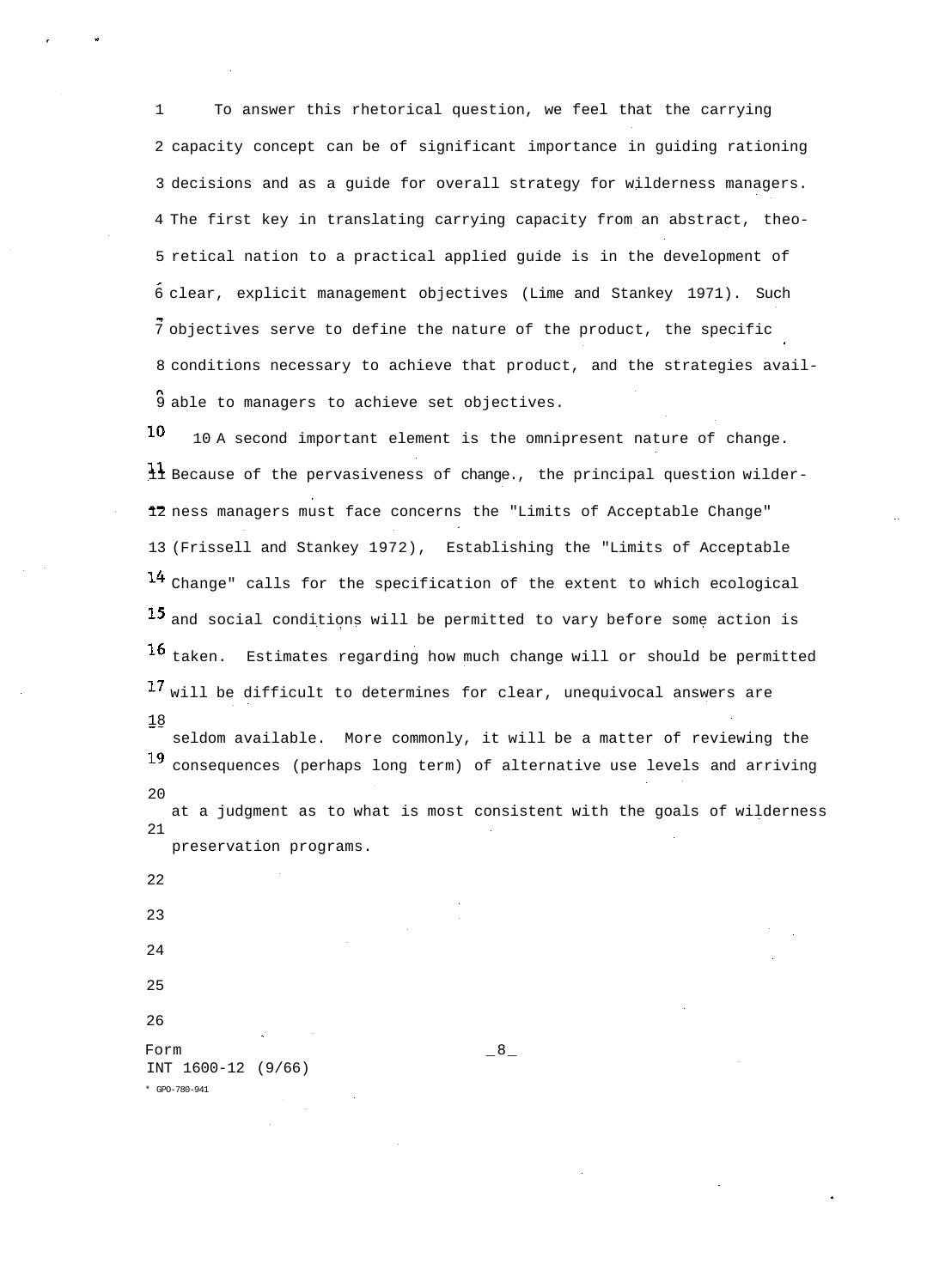$\mathbf{1}$ When it is determined that change has, or will soon, exceed some 2 critical thresholds several options confront managers. For instance, 3 they might decide to correct or halt the trend through creating a more 4 resistant environment. If water pollution is becoming a concern, chemical 5 treatment represents one technique to halt declining water quality. But as we have already discussed, such engineering solutions generally appear inappropriate in wilderness. Second, managers could opt to 8 redefine the area's management objectives, thus leading to a redefinition 9 of what constitutes acceptable change, as well as what management strat-10 egles are available to contend with excessive change. Again, however, 11 we must seriously question how realistic such an action is with regard 12 to wilderness. This alternative would generally not pass political 13 reality checks.

In response to use conditions judged to be in excess of an area's 15 carrying capacity, managers will tend to direct or control that use. 16 The presence of these conditions suggests that use (demand) exceeds 17 supply. To bring the two into equilibrium, adjustments in one of these 18 two variables must be made.

19 20 21 22 23 24 25 26 Form INT 1600-12 (9/66) -9-\* GPO-780-941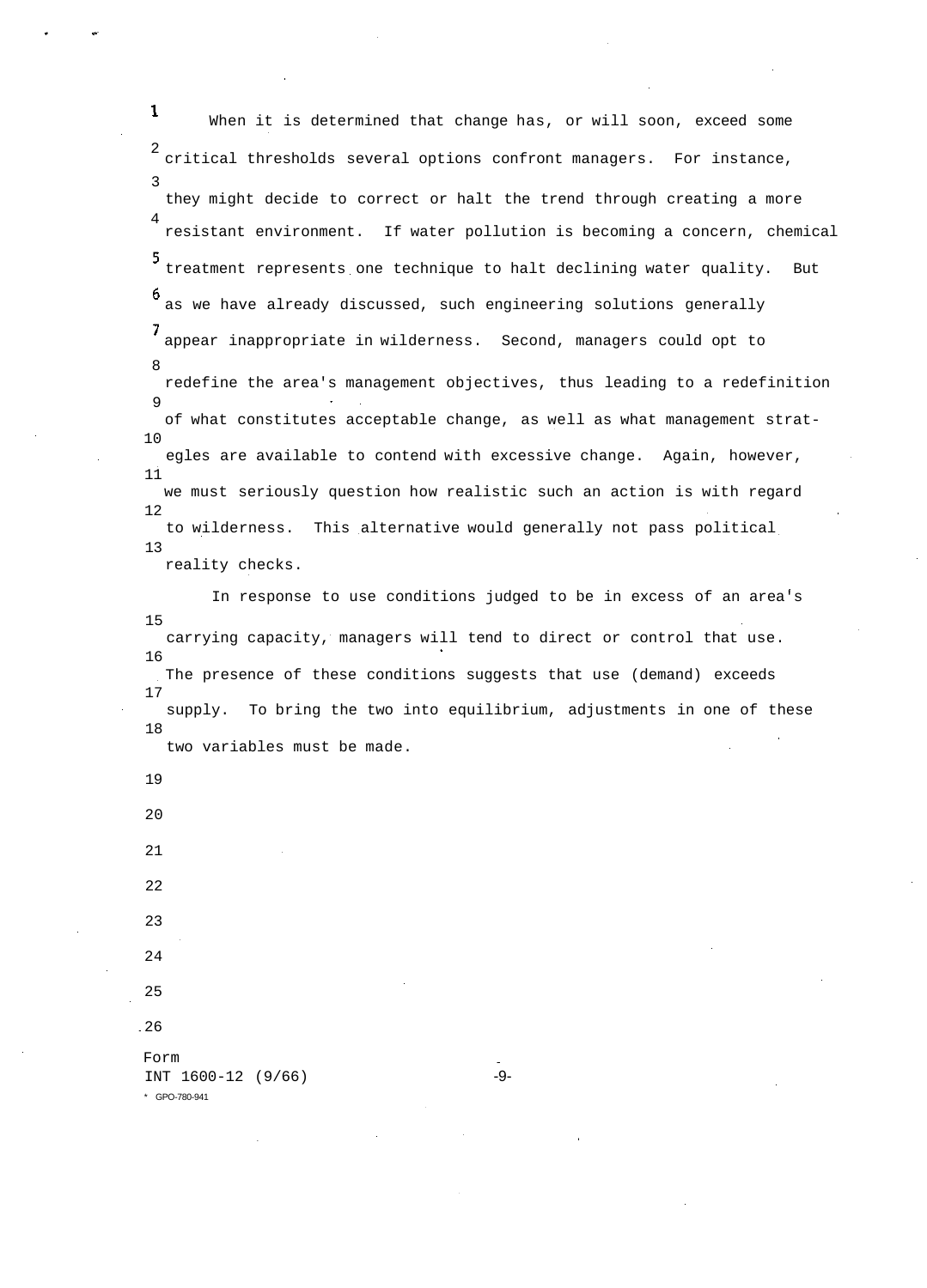1 Expanding supply is a measure often advanced as the solution to 2 problems of overuse. Although it is certainly a viable strategy, there 3 are limitations to be taken into account. First, the supply is finite 4 and continued expansion is simply not possible. The recent Forest 5 Service inventory of the remaining roadless acreage in the coterminous 6 48 states identified about 56 million acres in tracts over 5,000 acres. 7 Under the terms of the Wilderness Act, both the National Park Service 8 and the U.S. Fish and Wildlife Service are reviewing over 20 million 9 acres for possible classification. But there are many competing, legiti-10 mate demands for these remaining roadless lands (resource development, 11 fish and wildlife managements mass recreation, etc.); not all will be 12 designated as Wilderness. The limits of supply are relatively well 13 defined and the need for early resolution of the uncertainty over the 14 future management direction of these lands probably means that political 15 decisions affecting them will soon be made.

16 Second, although the Wilderness Preservation System might encompass 17 an additional 40 to 50 million acres beyond its present size (approxi-18 mately 126 million acres as of December 31, 1974), it is not correct to 19 assume these additions will increase capacity in any net sense. Much of 20 the unclassified and unloaded acreage currently sustains relatively high 21 use levels. As areas are added to the System, we will witness similar 22 additons to the use estimates.

23

24

25

26

Form  $-10$ INT 1600-12 (9/66) \* GPO-780-941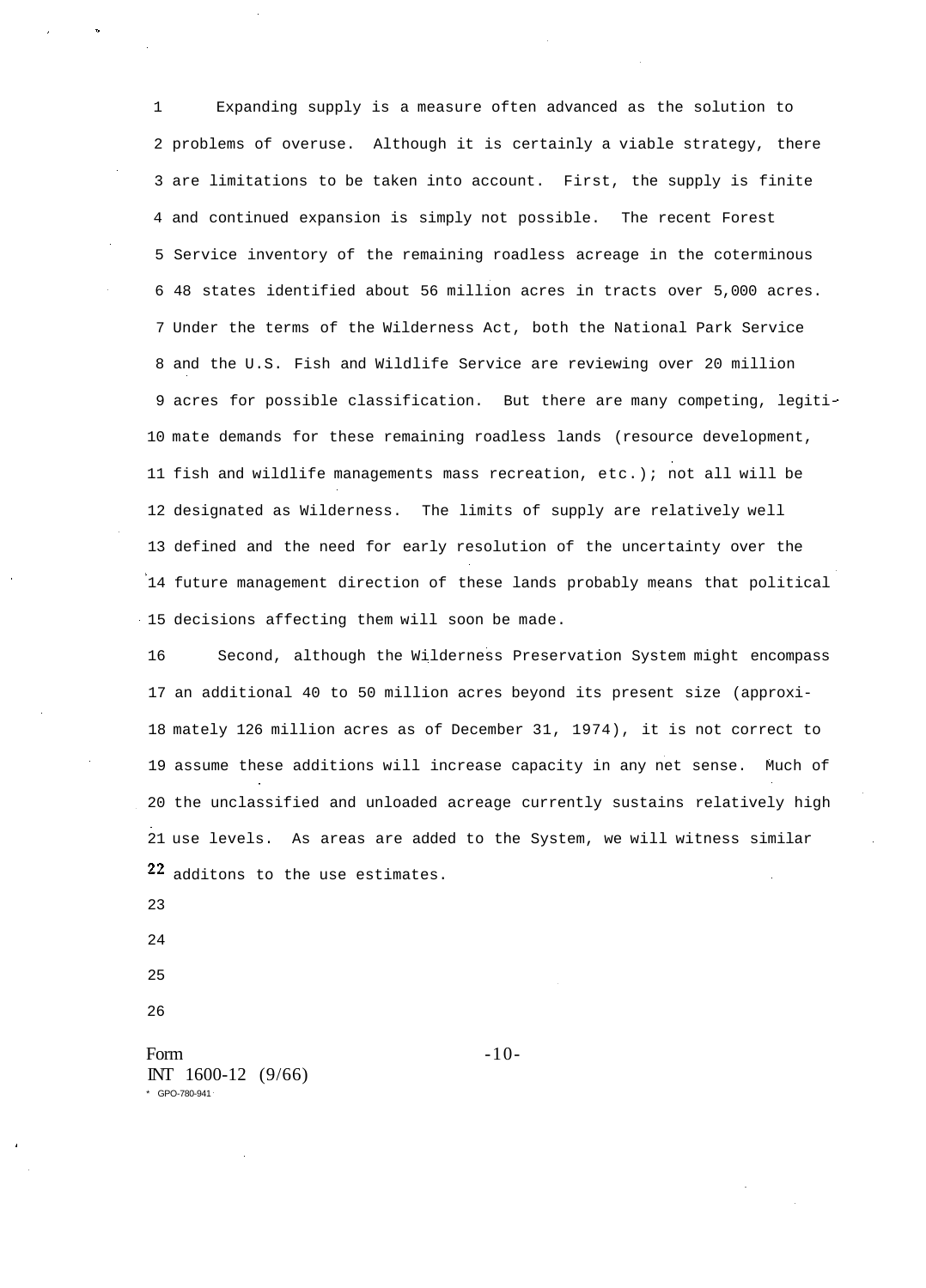1 Expanding the supply of wilderness should be considered as an 2 action lying on the extensive margin and as we have discussed above, its 3 potential is limited, although certainly more than nominal. It would 4 appear to us that more productive efforts would be directed at the 5 intensive margin; deciding how to more effectively utilize existing g resources. But as we described earlier, management actions that would 7 be appropriate in some settings are not so in Wilderness, where the 8 integrity of the natural ecosystems and the provisions of a particular 9 set of recreational experiences preclude many options. The issue before 10 managers is a classic economic problem; how are the benefits of the 11 wilderness resource to be efficiently and equitably distributed among 12 competing users? The question brings us to the controversial and complex 13 issue of use control and rationing.

14

### RATIONING

Rationing is a means of allocating limited supplies of a resource 16 among excessive and competing demands, by intentionally reducing demand, 17 filtering demand, or a combination of both. When employed in the manage-18 ment of Wilderness, the goals of a rationing system might include the 19 protection and preservation of the National energy flows (Hendee and  $20$ Stankey 1973) and the provision of a recreational opportunity that 21 provides solitude, challenges and a primitive and unconfined experience. 22 23 24 25 26 Form

INT 1600-12 (9/66) -11- \* GPO-780-94l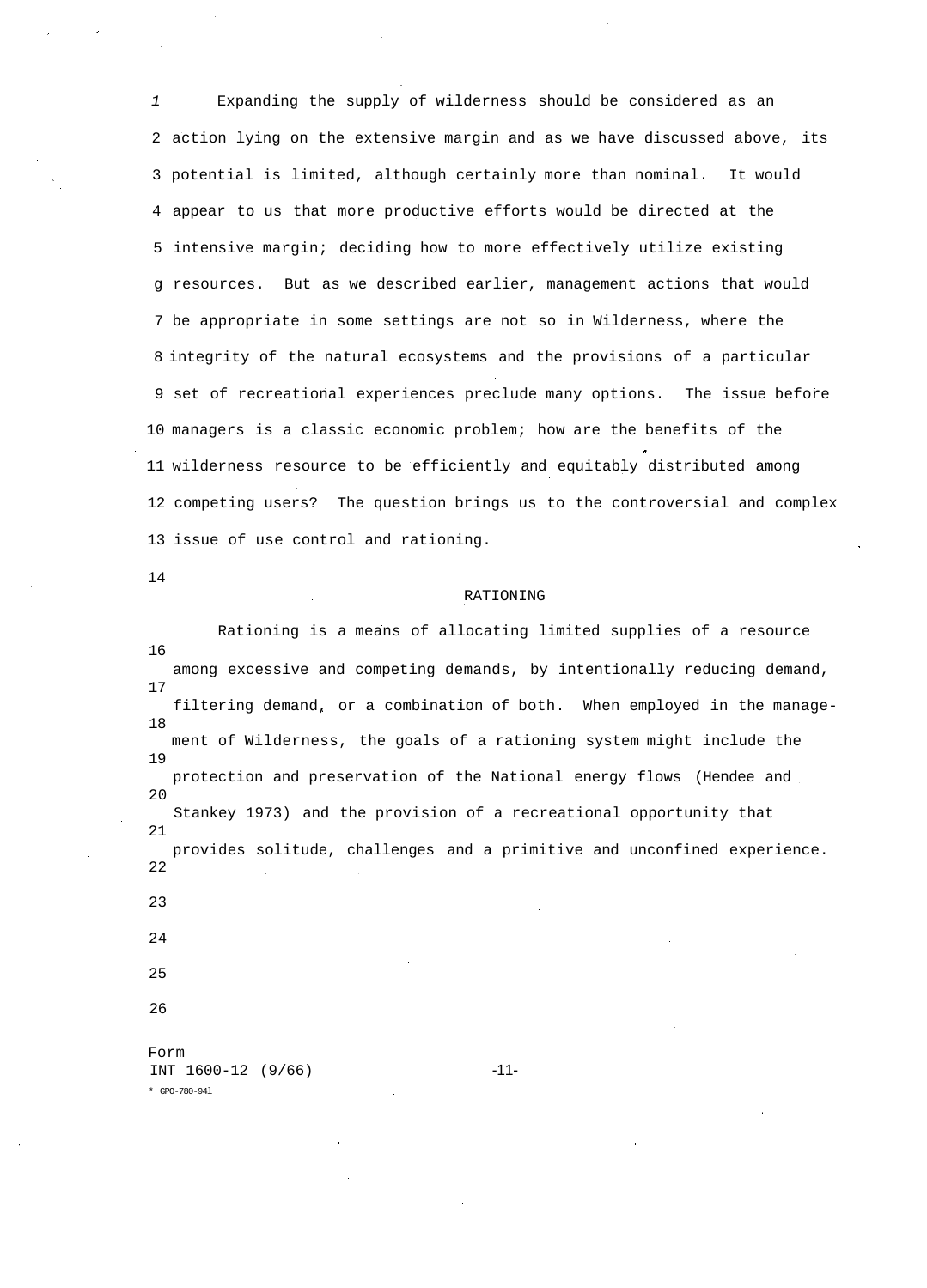1 Generally, the term "rationing" conveys an impression of direct 2 restriction through some mechanism such as pricing. But as our defi-3 nition above suggests, rationing covers a broad range of techniques. It 4 is useful to view the mechanisms of rationing as lying along a continuum.

5 For instance, Gilbert and others (1972) suggest that control measures 6 can be classified as being primarily manipulative or regulatory in 7 nature. Manipulative controls are those that ''influence behavior by 8 contolling factors . . . considered by the user when he makes decisions 9 on where to go and how long to stay" (Gilbert and others P. 136). 10 Regulatory controls, on the other hand, define where, when,, or how 11 people may travel or camp. Within these two categories, numerous specific 12 techniques are available that enable managers to achieve the goals 13 outlined above.

14 As a general strategy, we endorse what might be called the minimum. 15 force principle. This rule calls for only that degree of use control 16 necessary to achieve one's objective. If, for example, providing visitors 17 with better information about an area would lead to the desired goal, it 18 makes little sense to adopt a more restrictive measure. Such "leap-19 frogging" to a more restrictive measure could result in adverse public 20 reactions that would have serious consequences later, particularly when 21 the adoption of that technique might be needed and appropriate.

22

23

24

25

26

Form  $-12$ -INT 1600-12 (9/66) \* GPO-780.941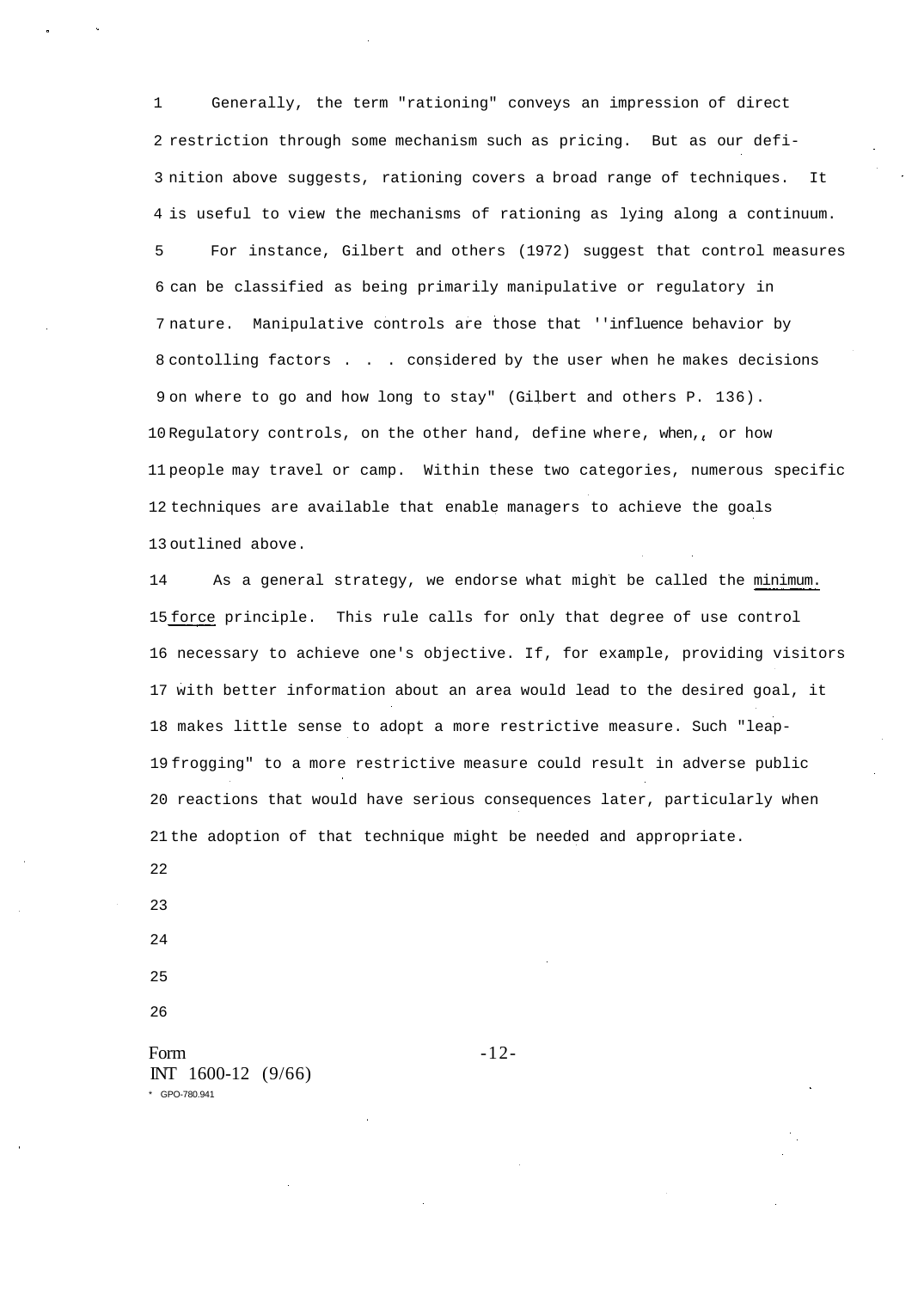1 A second basic principle we endorse calls for rationing the environ-2 2 mental expense of use rather than user per se. This principle recog-

3 . \_\_\_\_\_\_ .

2/ 4 — This principle is drawn from a presentation entitled "Principles 5 of Wilderness Management" given by John C. Hendee, U.S. Forest Service, 6 Recreation Research Unit, Seattle, Washington.

nizes that different impact potentials characterize different types of 8 use. Thus, when confronted with a need to control use, the principle 9 calls for directing control measures toward that component of use that 10 creates a disproportionate amount of impact. The more "costly" a use  $11$ (in terms of environmental and social impacts), the higher that use 12 would rank in terms of rationing priority.

Three characteristics of Wilderness make the issue of rationing 14 paramount. First, ownership of the resource is held in common; because no one owns Wilderness, everyone owns it. Second, users have independ-16 ent rights of access to the resource. All can enter when and where they please. Finally, demand for use exceeds supply when constraints regard-18 ing the quality of the resource and the human experience are imposed. 19 20 As discussed previously, these constraints become operationalized in 21 terms of administratively defined judgments regarding carrying capacity.

22

13

7

23

24

25

26

Form  $INT 1600-12 (9/66)$   $-13-$ \* GPO-780-941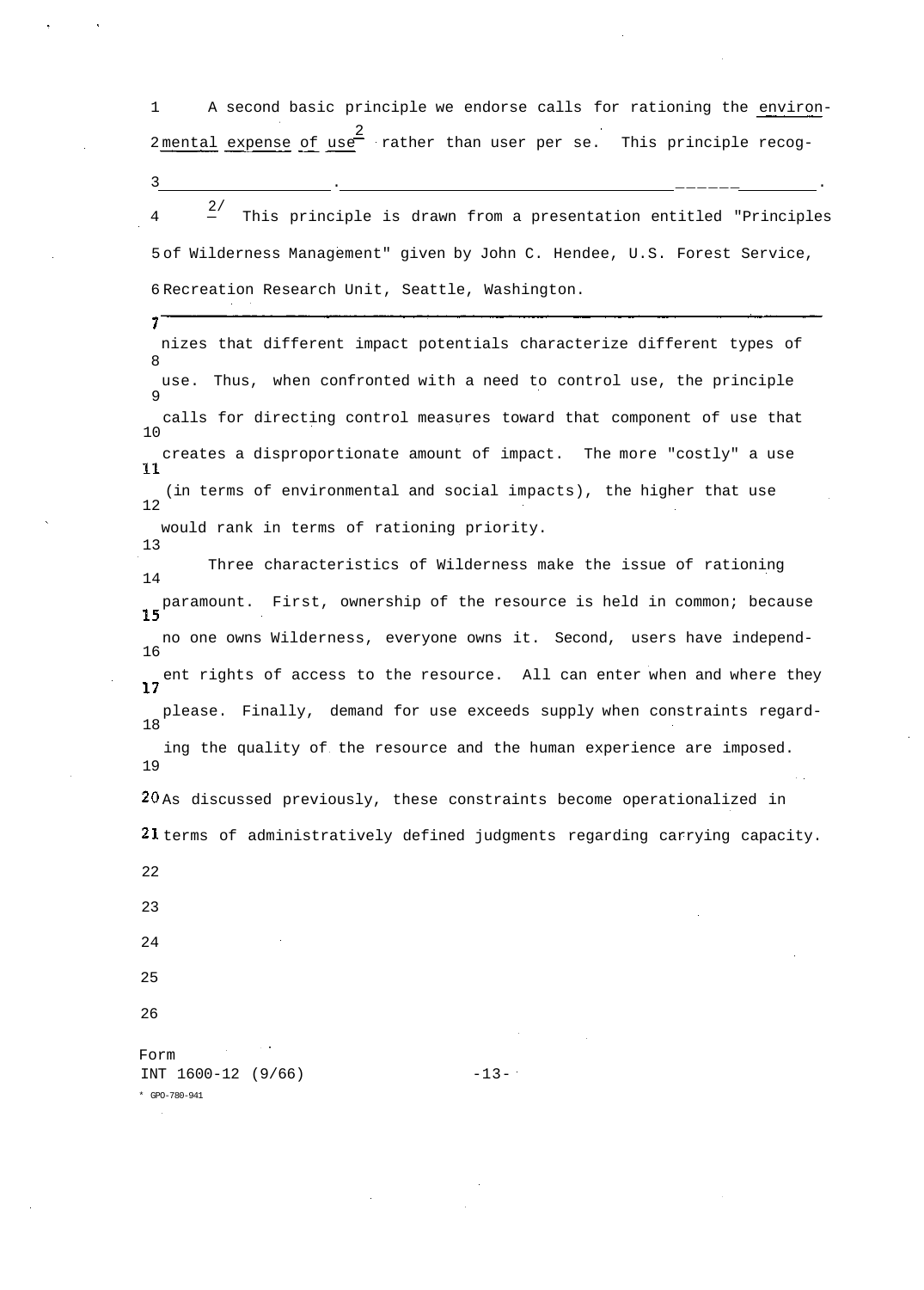1 The idea of rationing wilderness use is abhorrent to some. It 2 seems to strike at the very heart of the wilderness experience, elimi-3 nating freedom and spontaneity. But it appears that significant costs 4 may be incurred if rationing is not instituted. Most projections of 5 wilderness use suggest considerable growth is expected. Hence, we can 6 expect to see increasing competition between users with conflicting 7 values. Those users imposing high costs on others, either by diminishing 8 the quality of the environment or the quality of another's recreational 9 experience, cannot be expected voluntarily to take these costs into 10 account by constraining their use of the wilderness. They are more 11 likely to ignore the effects of their actions. The outcome of such 12 competition will be a de facto monopoly of the resource by a group 13 generating the largest costs, Those who value solitude and a pristine 14 environment as integral components of their wilderness experience will 15 face eventual disenfranchisement of their property rights. Opportunities 16 for the experiences they seek will be reduced by expanding use by those 17 with greater tolerances for crowding and human alternations of the 18 wilderness environment.

19 Garrett Hardin, a noted biologist, deserves substantial credit for 20 developing and explaining the classic wisdom of political arithmetic; 21 i.e., people in a commons have an incentive to ignore the social impact 22 of private behavior.. In the absence of effective management, excessive 23 demand for Wilderness use results in diminished aggregate satisfaction, 24 as well as despoilation of the resource. Thus, in terms of optimizing 25 net social welfare, there is strong justification for rationing access 26 to Wilderness.

Form INT  $1600-12$  (9/66)  $-14-$ GPO-780-941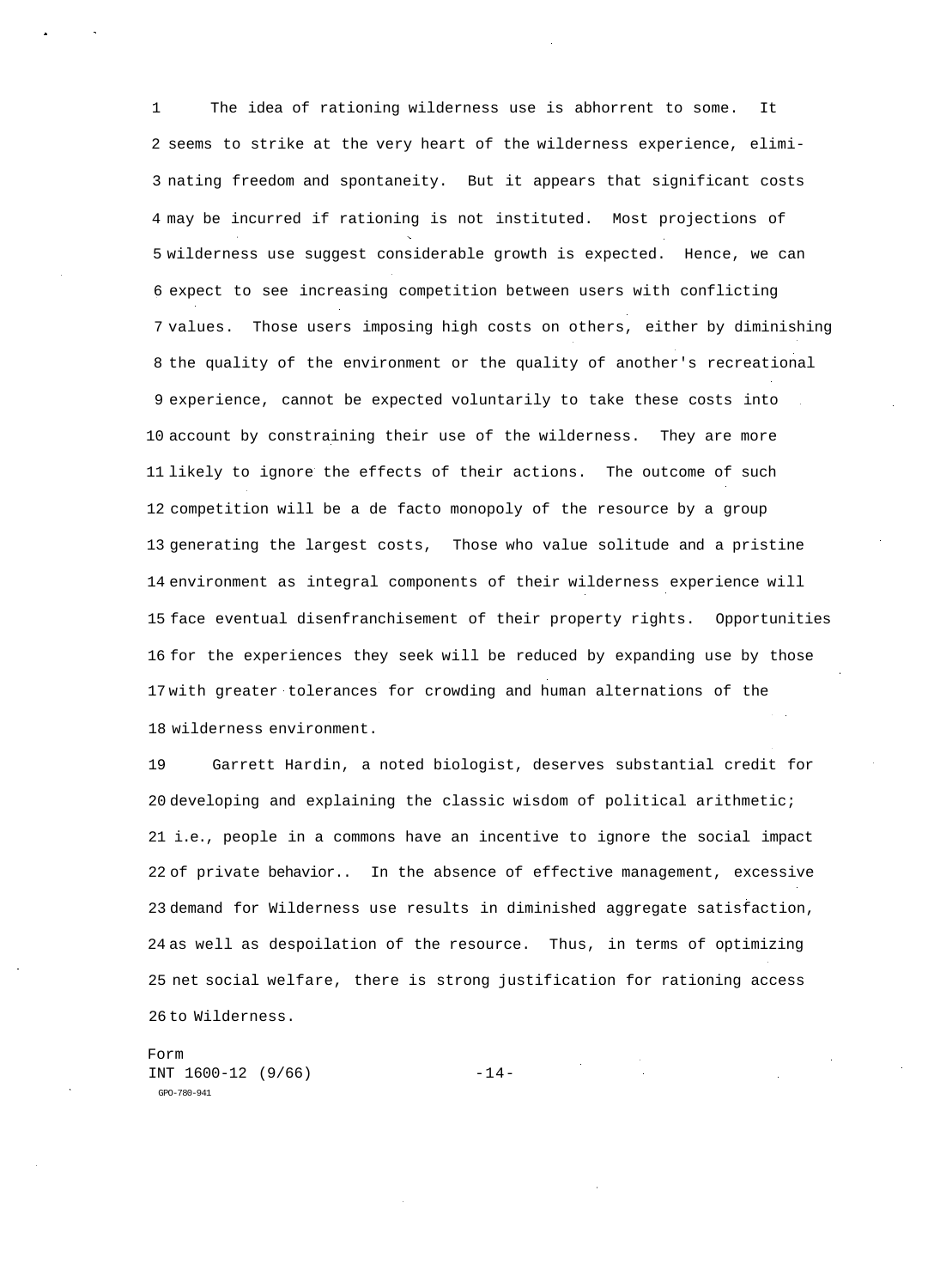1 However, as we suggest above, there are a wide variety of techni-2 ques that we might adopt in a rationing program. In the remaining 3 discussion, we would like to focus on four basic rationing systems: 4(1) reservations; (2) lottery; (3) queuing; and (4) pricing. All have 5 been suggested as offering solutions to the problem of overuse. How-6 ever, each system has costs it imposes upon both the user and the admin-7 istering agency. By its very definition rationing implies that some 8 people will be systematically excluded. This raises important equity 9 implications that need to be clearly defined so that policymakers will 10 be sensitive as to whom is affected by a given decision and the nature  $11_{\text{of}}$  the costs to be borne.

Beyond these equity implications, there are questions concerning 13 the costs the administering agency must bear. For instance, there are  $14$ <sub>the direct costs of administration. There are also social costs to be</sub> 15 considered. Rationing depends on enforcement mechanisms and a diversion  $16$ <sub>of agency resources to the policing of the rationing system. Rather</sub> 17 than being Smokey the Bear to visitors, as elves are to Santa Claus, 18 land managers could quickly become policemen and enforcers. This often 19 tends to be unpleasant duty for a person whose training is based in the  $2.0$ biological sciences; moreover, it can promote an adversary relationship 21 between managers and their various clientele groups that may lead to 22 conflict. 23 24 25

- 
- 26

Form  $-15$ -INT 1600-12 (9/66) \* GPO-780-941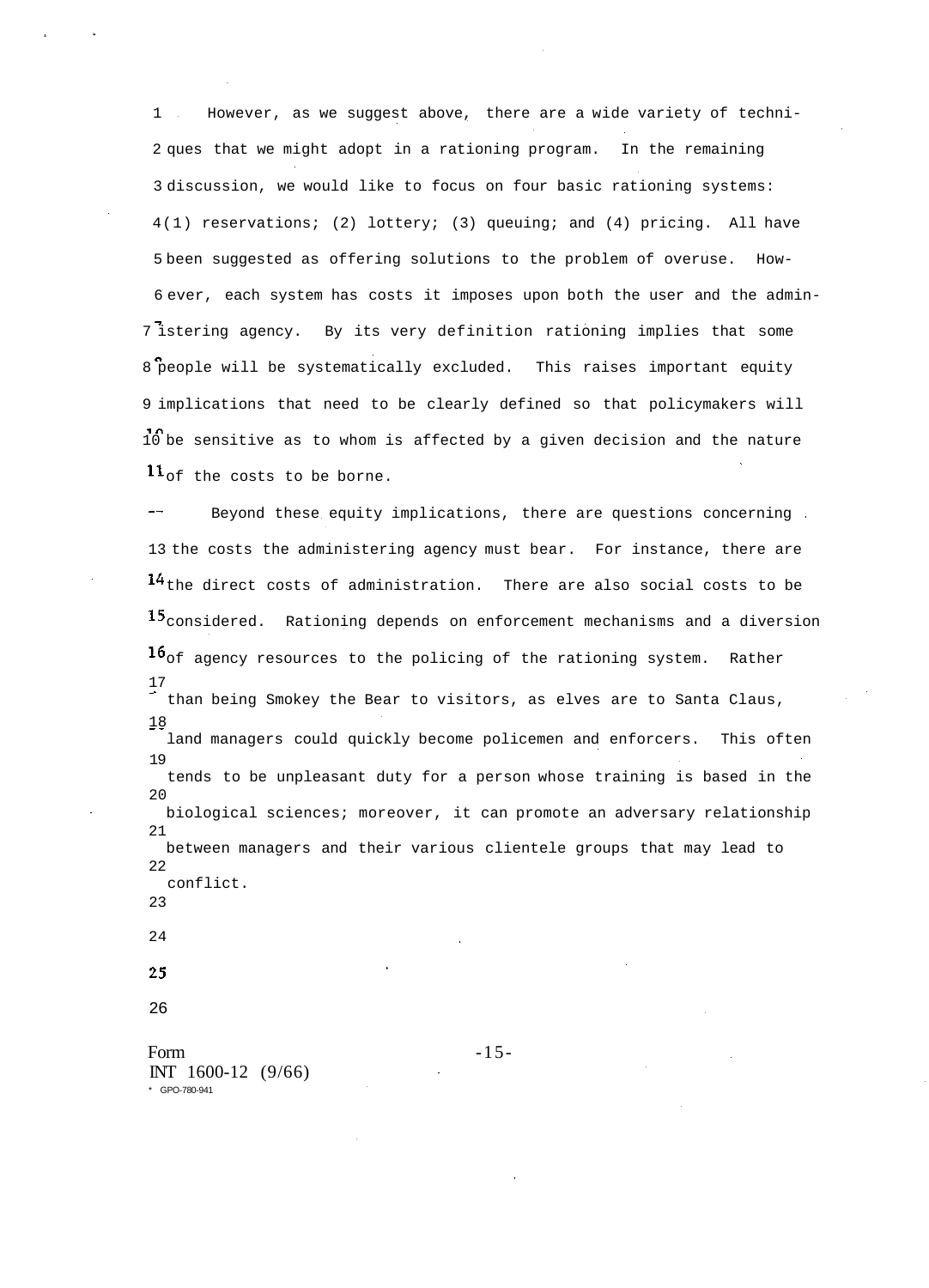## <sup>1</sup> RATIONING BY RESERVATION

2 One of the most common forms of regulating demand for a facility is 3 through use of reservations. The number of reservations available for, 4 say, a restaurant, is controlled by the design capacity of that facility. 5 In Wilderness, the number will be determined from the area's carrying 6 capacity, a figure, we suggested earlier, based on the manager's judgment  $\overline{7}$  of ecological and social impacts.

8

19

A reservation system would operate fairly simply. If the capacity  $\alpha$ 10<sup>Was determined to be 100</sup> visitors per day, then visiting privileges 11 would be granted to that number of users, probably on a first-come, first-served basis. However, certain systematic costs and benefits (or, 1 7

 $\sim$  winners and losers) are associated with a reservation system.

14 Such a system is an advantage to those persons who work and live 15 within an orderly state of affairs. Making a reservation implies an 16 ability to foresee future obligations and opportunities. It also calls 17 for a certain psychological disposition towards predictable behavior. Thus, a reservation system tends to discriminate against those who are l8 unable or unwilling to make long-term commitments.

When we review our knowledge of Wilderness users in light of these 20 considerations, we can anticipate that a reservation system will create 21 some problems. In a recent, unpublished study of use in the San Gorgonio 22 and San Jacinto Wildernesses in southern California, it was found that  $23$ less than 20 percent of the users made trip plans more than one month 24 ahead of time. Spontaneity and relatively short planning horizons seem 25 to characterize many Wilderness trips.  $26$ Form  $-16$ -INT 1600-12 (9/66) GPO-780-941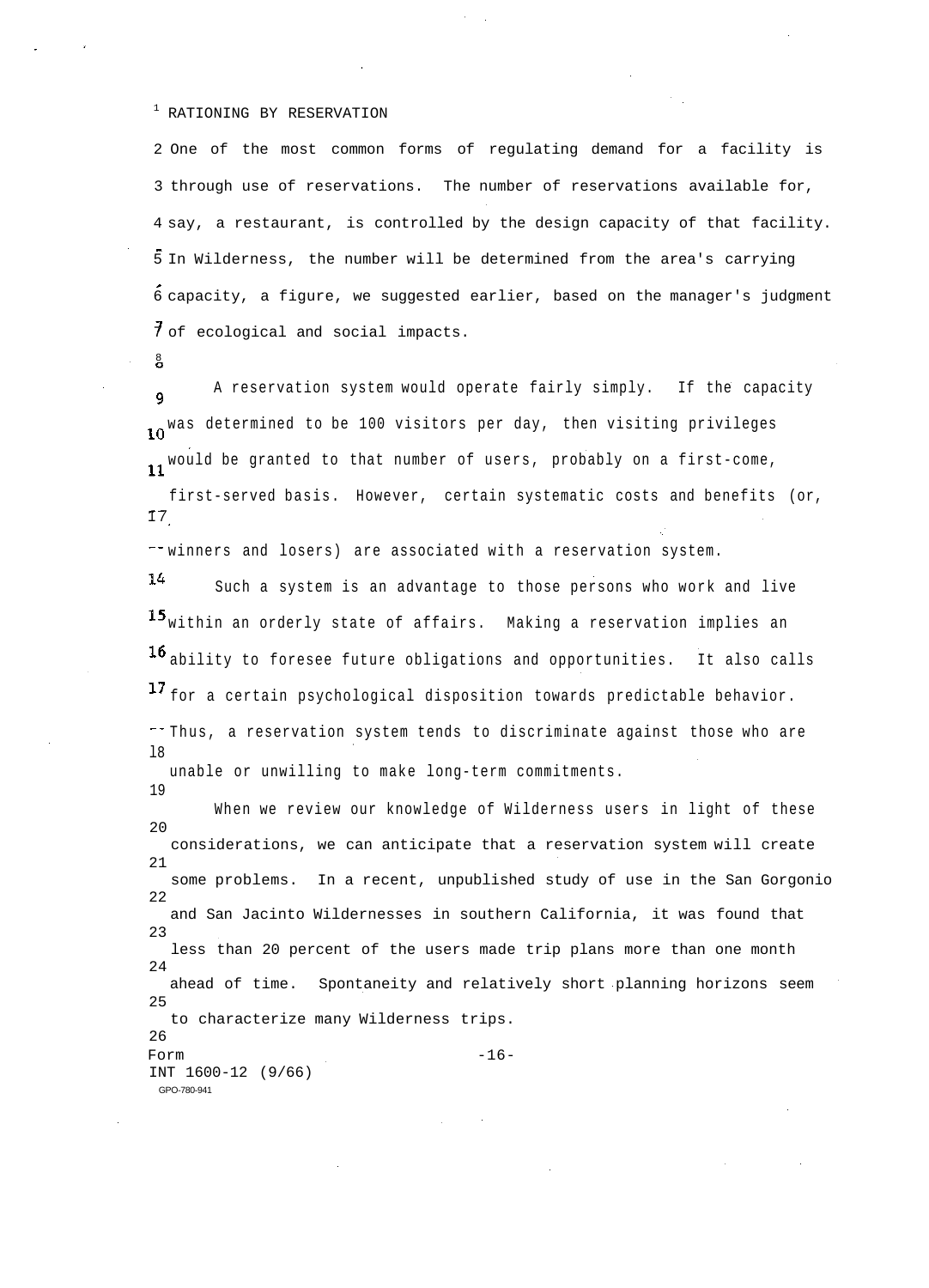1 Within the population of wilderness users, two major subgroups are  $\mathcal{D}$ those employed in professional-technical occupations (about 30 percent) 3 and students (about 25 percent). Both of these groups have lifestyles 4 against which a reservation system discriminates. Demands on persons in 5 professional occupations often preclude their ability to obligate time 6 in the future. Students, although they have relatively abundant leisure  $\overline{7}$ time, often operate in a fairly unstructured style. Moreover, the 8 degree of certainty about future events for both these groups is probably 9 low. As a result, the reservation system weighs fairly heavily on two 10 major users of wilderness. 11 Where reservations are free or very cheap, people will have an 12 incentive to make them even if there is a low probability they will use 13 their privilege. For example, the Inyo National Forest in California 14 rationed use on the Mt. Whitney trail in 1973 to a maximum of 75 parties 15 per day. A reservation system was used to control use. Forest officials 16 estimate that approximately 42 percent of the reservations resulted in 17 "no shows"; i.e., people made reservations but failed to use them. An 18 additional related problem is that such a system permits people to make 19 several reservations so they can maintain the maximum number of options 20 for themselves up to the point a decision has to be made. Unless there 21 is some system to pick up unfilled quotas (e.g., a queuing system), the 22 facility will tend to be underutilized during periods of high demand. 23 24 25 26 Form  $17$  $INT 1600-12 (9/66)$ \*GPO-780-941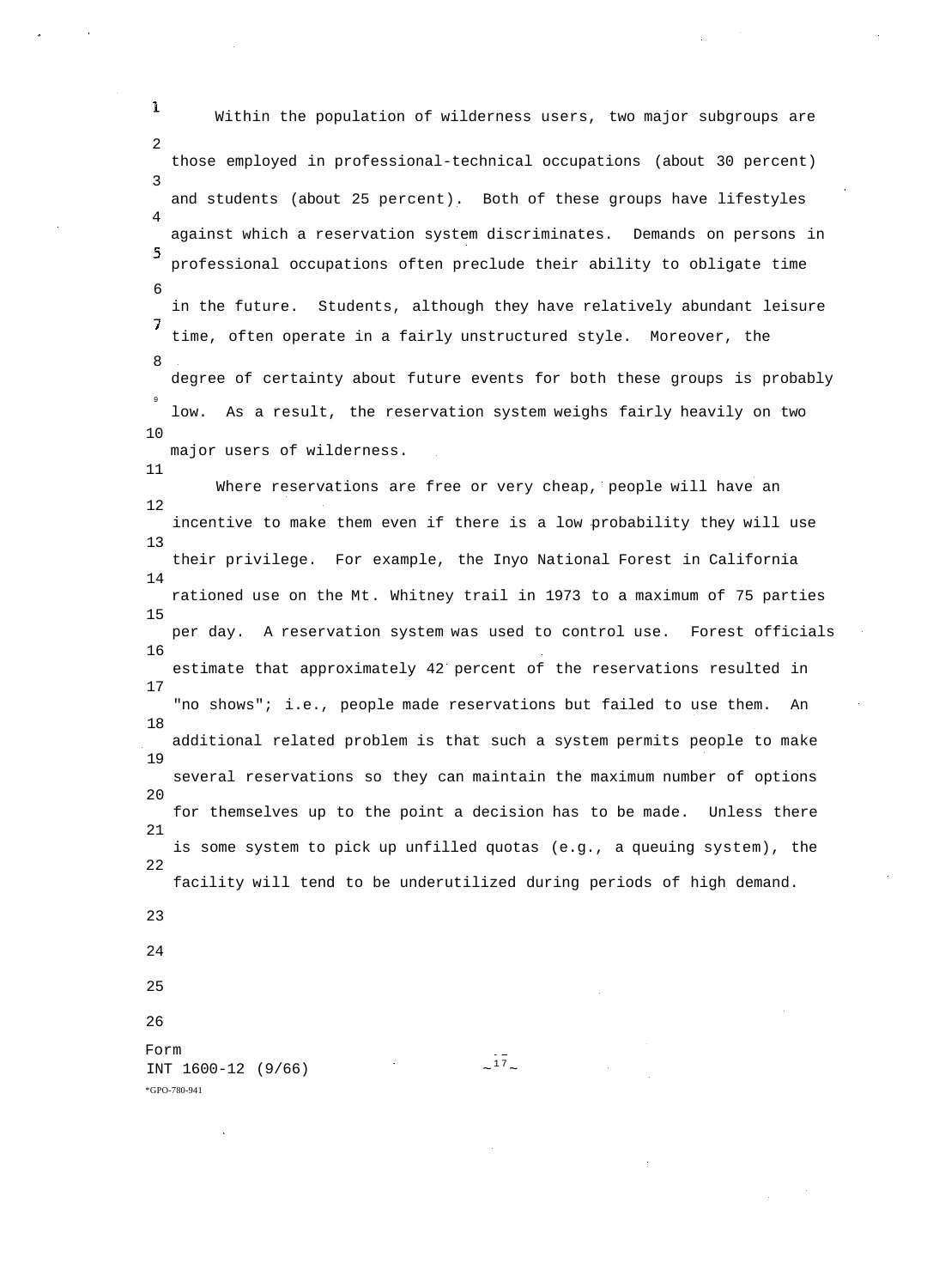1 Reservations also can lead to a suboptimization in terms of social 2 efficiency; that is, it does not discriminate among users on the basis 3 of the relative worth of the wilderness experience. For example, a 4 person receiving 100 units of satisfaction from a wilderness experience 5 could be precluded entry by one for whom the experience yields only 1 6 unit of satisfaction if the former's reservation request was postmarked 7 one day later than that of the latter. Obviously if there was a properly 8 functioning market for the reservations, this source of inefficiency 9 would be eliminated.

10 Decisions about what rationing techniques to use should take into 11 account the relative acceptability of the various alternatives to users. 12 On a study of user attitudes toward various control techniques, a reser-13vation system was found to be the most acceptable. Forty three percent 14 of the respondents favored such a system while 39 percent opposed it 15(Stankey 1974).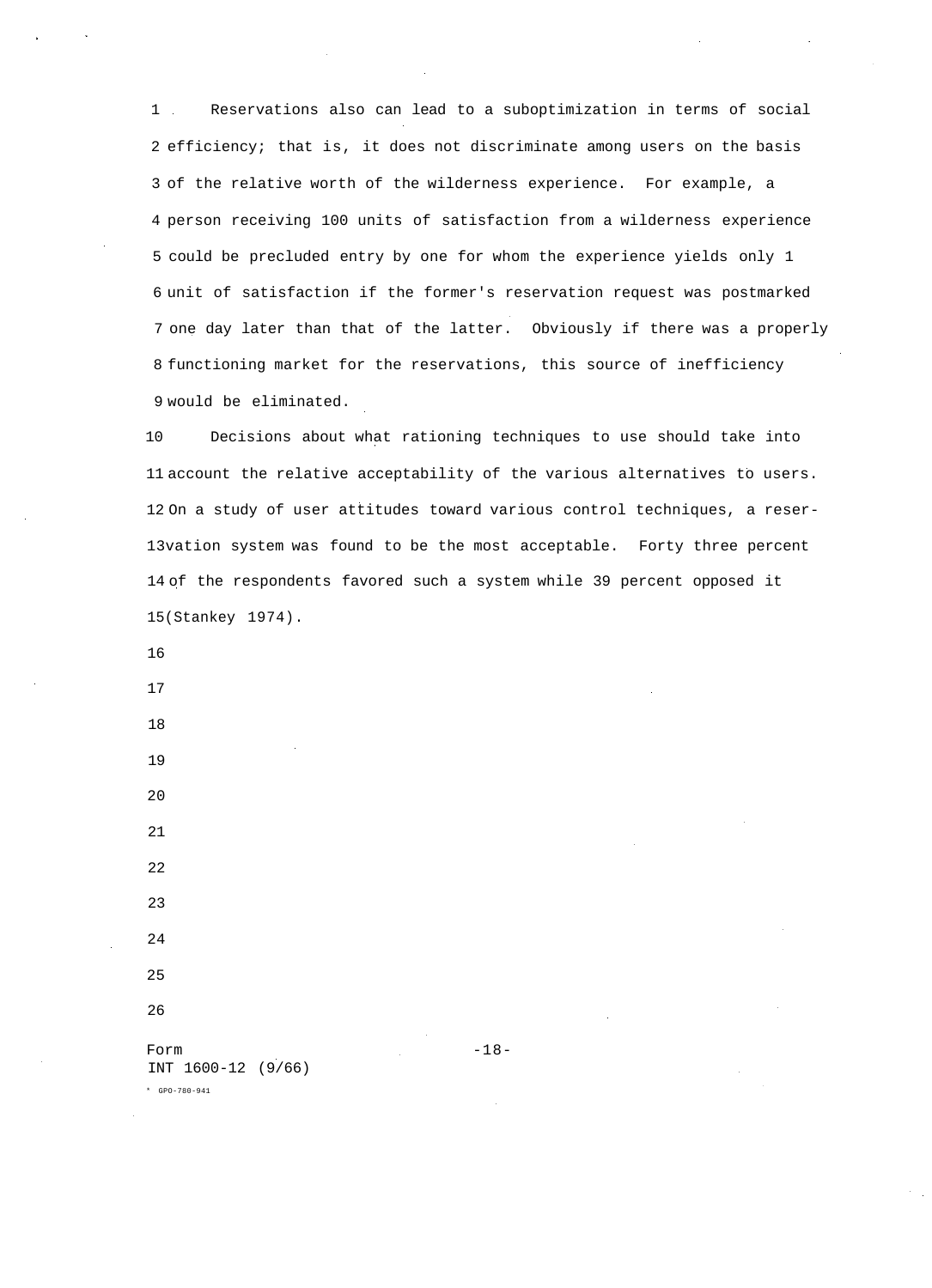<sup>1</sup> RATIONING BY LOTTERY

Under a lottery system, visitation rights would be distributed 3 randomly. Individuals seeking a permit might be assigned a number and a 4 draw equal to the area's carrying capacity would be made. Each individual would have the same probability of success. Operated properly, 6 no individual or group would be favored over another. Nevertheless, there are disadvantages or costs to a lottery. Like the reservation 8 system, a lottery would not discriminate among users according to the 9 relative value of wilderness opportunity. Persons who entered the 10 lottery frivolously or with a high degree of uncertainty regarding how 11 relevant wilderness was to their particular tastes would hold the same 12 chance of winning. Thus, the suboptimization problem is not eliminated 13 with a lottery. 14 An additional disadvantage is that a lottery would require all 15 people to postpone finalization of their plans until the actual drawing 16 of lots. This system appears to have worked fairly well in allocating 17 big-game permits for such animals as moose and mountain goats. To 18 eliminate this problem, the drawing would have to take place some suffi-19 cient time prior to the use season. This in turn, however, reintroduces  $2.0$ some of the costs of the reservation system; namely, that preplanning 21 becomes an advantage. 22 23 24 25 26 Form INT  $1600-12$  (9/66) -19i3 GPO-780-941

2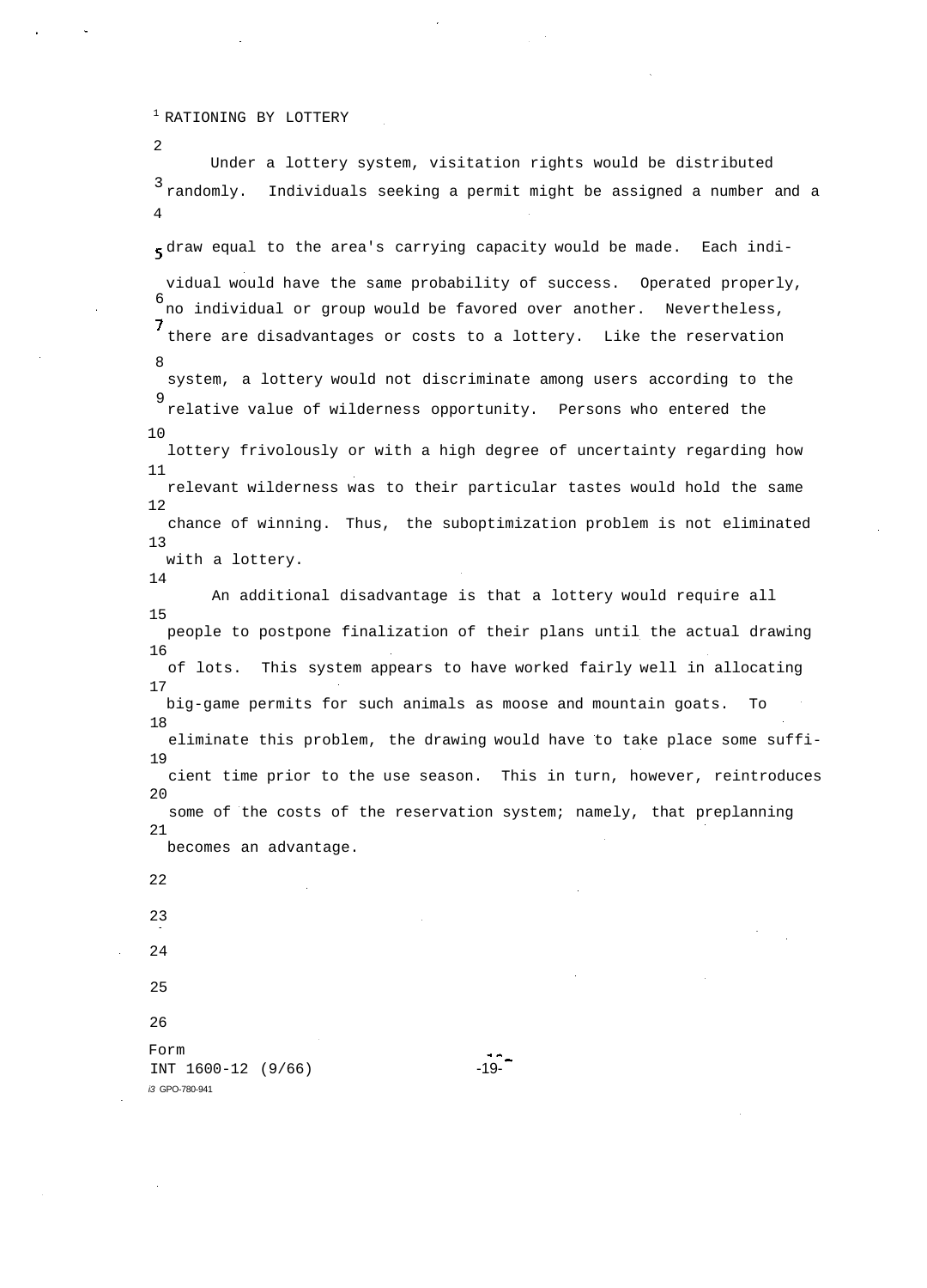1 In some Wildernesses, congestion occurs only at certain times, such 2 as on weekends and holidays. For instance, in 1971, the Desolation 3 Wilderness recorded its highest use on August 8 when nearly 3,000 people 4 entered the area. That is almost twice the number of persons issued 5 **permits** on July 22, only about two weeks earlier. A random selection 6 mechanism would function most smoothly if information were provided as  $7$  to the probabilities of success as a function of time. If, for example, people were advised that 9 of obtaining a visiting permit was 0.01 for the 4th of June, 0.001 for 10 the 4th of July, and 1.00 for the 4th of October, people might be expected 11 to weigh the relative advantages of visiting at a specified time against 12 the probability of gaining admission and then apply for the dates that 13 would maximize their chances. If this information were provided, we 14 might expect to see time demand curves smooth out considerably.

15 15 As indicated earlier, a lottery method for distributing limited 16 numbers of big-game permits is used in many states. In general, such a l7 system appears to function quite well. However, we found that wilder-18 ness users generally opposed a lottery as a means of allocating permits 19 to visit wildernesses. Only 18 percent favored a lottery; 62 percent 20 opposed it (Stankey 1974). Apparently, many people are reluctant to 21 1eave to chance the opportunity for a wilderness permit.

22 23

24

25 26

Form  $\sim$ INT 1600-12 (9/66) \* GPO-780-941

 $20$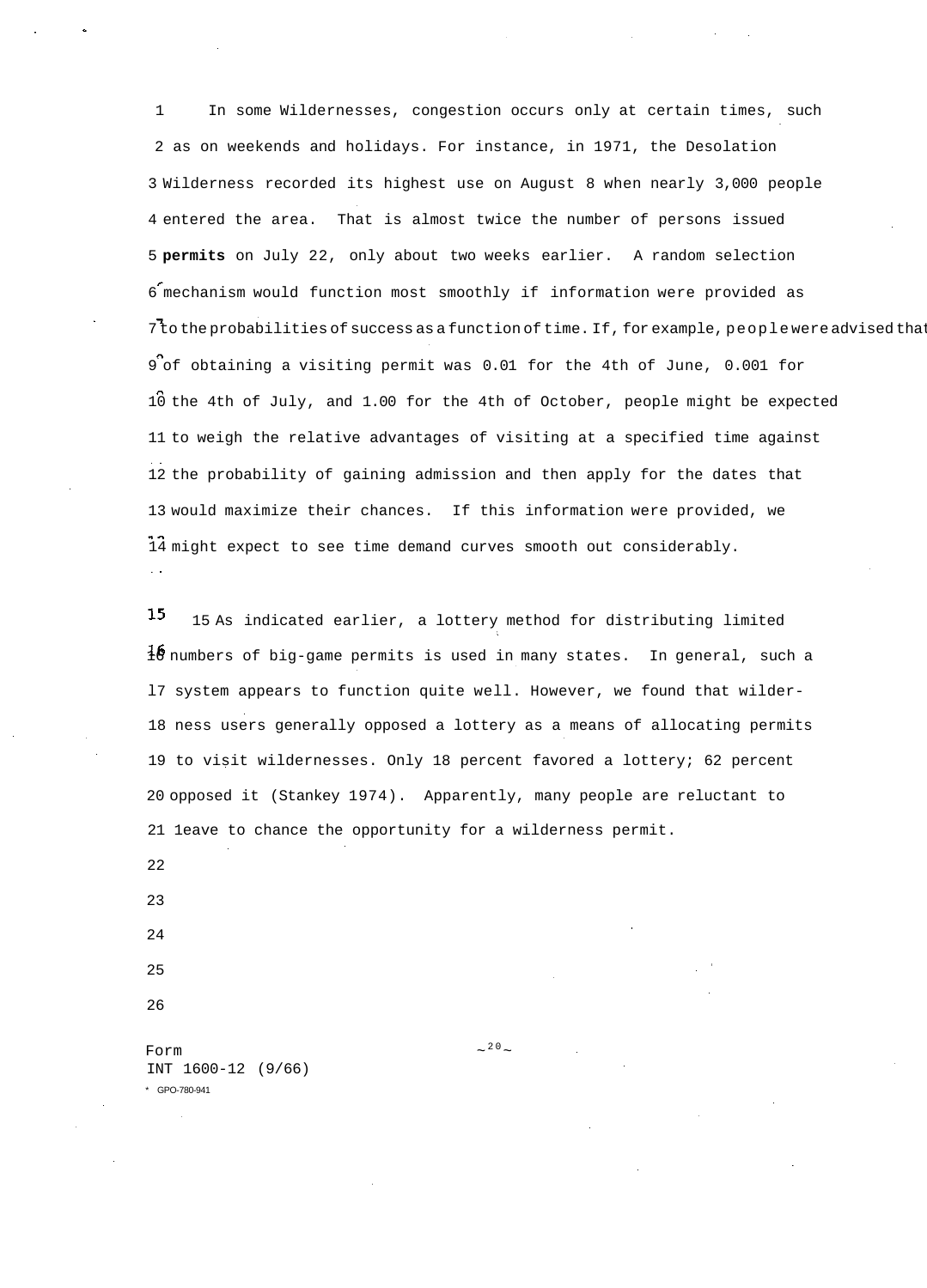# RATIONING BY QUEUING

2 Influencing demand through the queue (first-come, first-served) is 3a complex and often misunderstood system of rationing. Queuing actually 4 imposes a price in terms of time. Time pricing has been suggested as 5being preferable to monetary pricing because time is more equally distri-6 buted than money (Smolensky 1972). However, we also know that leisure 7 time generally bears an inverse relationship to age.

| $\bm{8}$                   |        | $\hat{\boldsymbol{\gamma}}$ |           |                     |
|----------------------------|--------|-----------------------------|-----------|---------------------|
| $\overline{9}$             |        |                             |           |                     |
| $\epsilon_{\rm m}$<br>$10$ |        |                             |           |                     |
| $11\,$                     |        |                             |           |                     |
| $12\,$                     |        |                             |           |                     |
| $13$                       |        |                             |           |                     |
| $14$                       |        |                             |           |                     |
| 15                         |        |                             |           |                     |
| 16                         |        |                             |           |                     |
| $17\,$                     |        |                             |           |                     |
| $18\,$                     |        |                             |           |                     |
| 19                         |        |                             |           | $\hat{\mathcal{A}}$ |
| 20                         |        |                             |           |                     |
| $21\,$                     |        |                             |           |                     |
| $\bf{22}$                  |        |                             |           |                     |
| 23<br>Ŷ.                   |        |                             |           |                     |
| 24                         |        |                             |           |                     |
| 25                         |        |                             |           |                     |
| 26                         |        |                             |           |                     |
| Form                       | $-21-$ |                             | $\bar{z}$ |                     |

INT 1600-12 (9/66) \* GPO-780-941

 $\bar{\tau}_\mathrm{c}$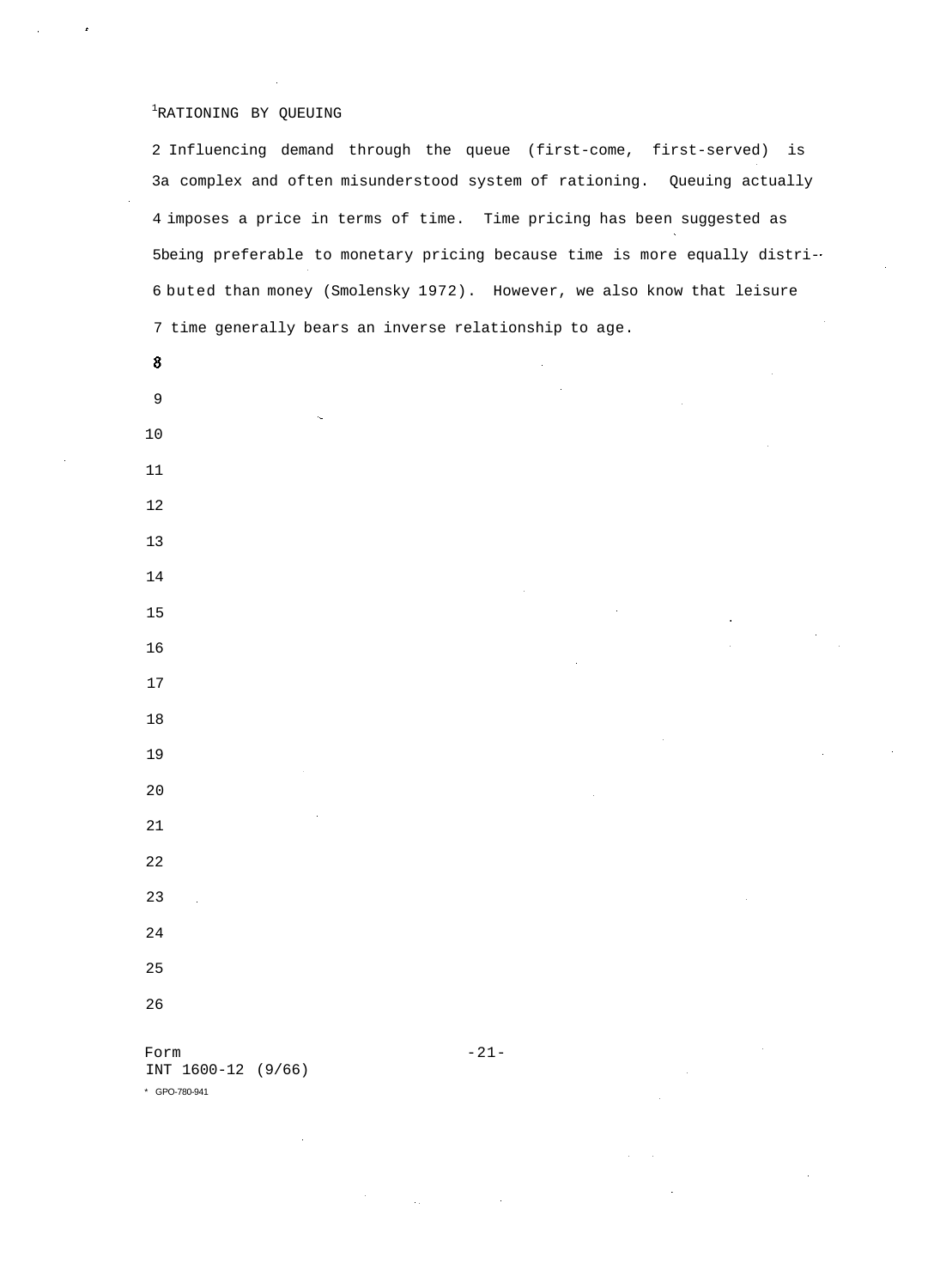1 Because time is a price, some of the disadvantages noted for reser-2 vation and lottery systems are eliminated; notably the lack of a market 3 that discriminates on the basis of willingness to pay. But queuing also 4 has costs. For example, one disadvantage of queuing is that although 5 the person obtaining the goods or service pays for it in time, no one 6 receives the benefit of the price. Thus, potential revenue is not 7 obtained by the unit supplying the opportunity. Obviously, this system 8 discriminates against those for whom time has a high opportunity cost. 9 to the degree that the opportunity cost of time is a function of wages 10Per unit of time, this system in effect is a progressive tax on the use 11011 of facilities. Graphically, then, one would expect the following for 12 two people, H, a person with a high rate and L, one with a low wage 13 rate.

14

15

16

17

- 18
- 19 20
- 21
- 22 23
- 24
- 25 26

Form INT 1600-12 (9/66) -22-*\** GPO-780-941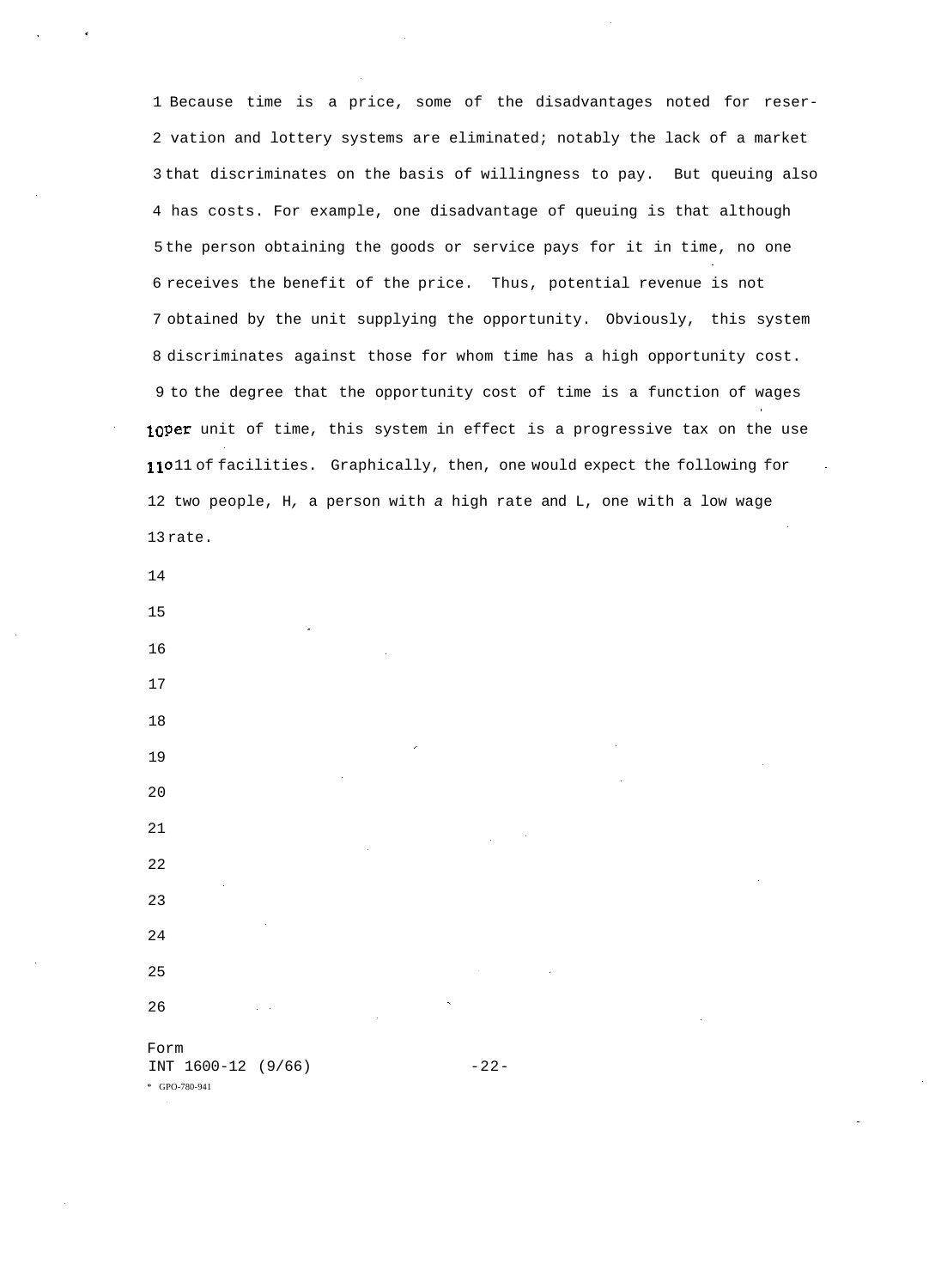1 In this example H would pay a high money price to use a facility 2because his time is dear while L would be willing to pay a high time 3 price to use the facility because for him, money is more dear than time. 40f course, the same argument would apply if H had many highly valued 5 alternative uses of his time while L had few highly valued alternatives. 6 As long as there is competition for the use of the recreational 7resource base, say for logging or mining, capacity cannot be expanded 8 indefinitely. Further, it would be difficult even for Disneyland to 9 replicate Old Faithful or the Grand Canyon. Hence, at zero money price, 10 in a situation where demand exceeds supply, the queue filters out users ll for whom time has a high opportunity cost. Therefore, goods supplied 12 publically at congested facilities are not "public goods" in the Samuelson 13 sense but rather goods whose price is a function of the opportunity l4 costs of time.

15 This system then, is an advantage to those whose time has a low l6 opportunity cost. Perhaps most seriously disadvantaged are the lower 17middle classes and the working poor. Such a system would tend to keep 18these groups (currently underrepresented in national parks and wilder-19nesses) locked into their current position. In contrast, the two groups 20 that receive the most advantages by rationing by queuing are members of 21 the professional class who have the freedom to schedule their visits 22 when queues are very short or absent (or, as we witnessed at lines to 23 gasoline stations, the money to hire a "stand-in") and people such as 24 students who tend to have large amounts of discretionary time and rela-25 tively low opportunity costs for this time.

26

Form  $-23-$ INT 1600-12 (9/66) \* GPO-780-W1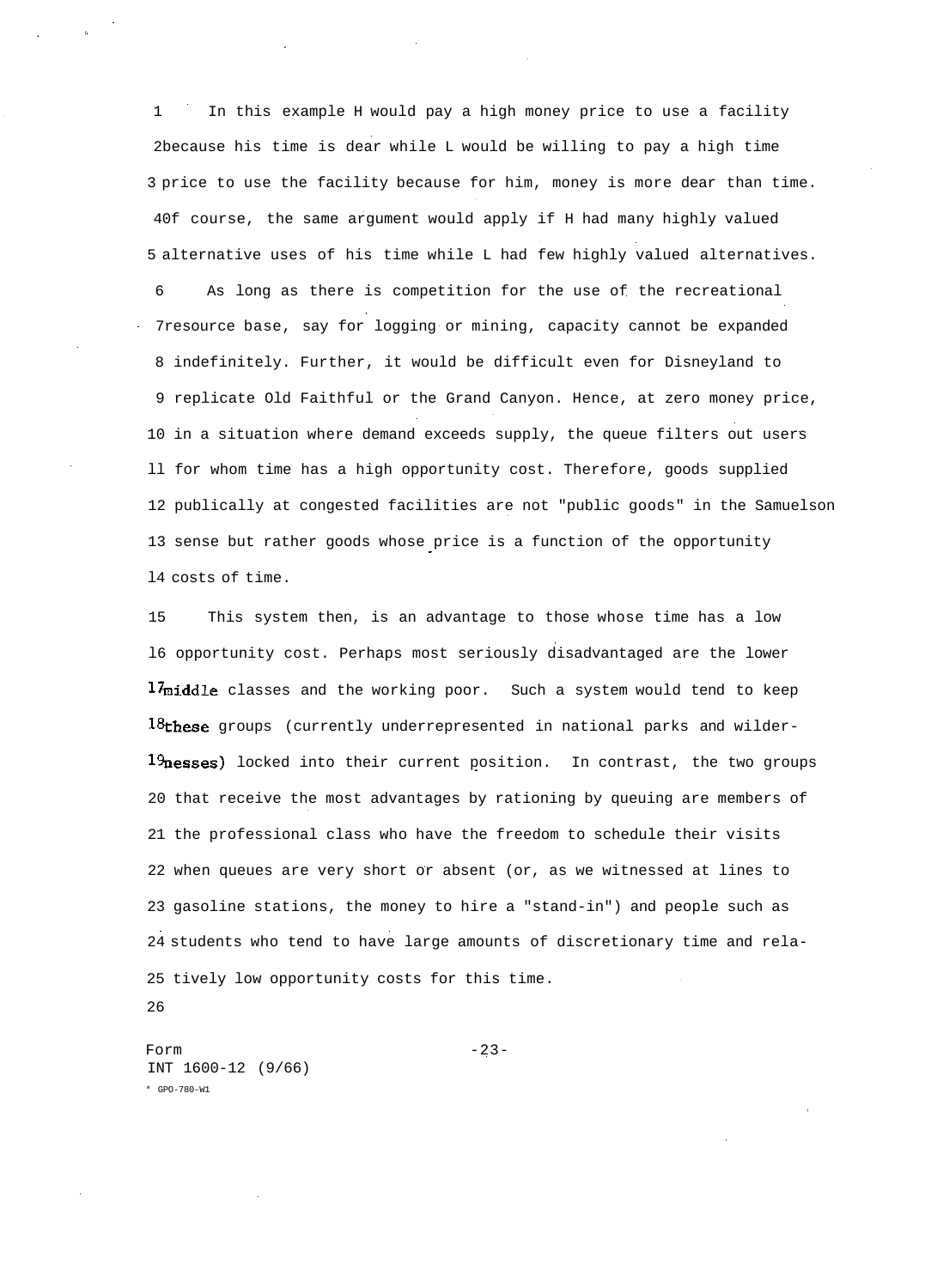1 Queuing as a method for rationing wilderness use does not appear to 2 have a great deal of support. In the study of attitudes about control, 3 only 28 percent favored a first-come, first-served system while 54 4 percent opposed it. It may be that the high degree of uncertainty 5 associated with such a system ("Will we be able to get a permit after 6 traveling all this way?").

7

8

### RATIONING BY PRICING

Regulating demand through the imposition of prices is perhaps the 9 most common form of rationing. When the idea is applied to Wilderness, 10 however, there is considerable resistance. Two basic reasons appear to 11 underlie these objections. First, there is a reluctance to purchase the  $12$ right of access to an opportunity that traditionally has been free. 13

With regard to the second concern, it is perfectly understandable 14 that people will object to paying for what has always been free, or for 15 what appears to have been free. However, with crowding beyond capacity, 16 17 costs are unavoidable. The choice is not whether to pay, but how. Society can choose to "pay" through diminishing quality of Wilderness 18 19 and recreational experiences, or it can "pay" by selective exclusion 20 from rights to access. Rationing systems are systems for selection, and pricing selects against those unwilling or unable to buy.

22

23

- 24
- 25
- 26

Form  $-24-$ . INT 1600-12 (9/66) \* GPO-780-941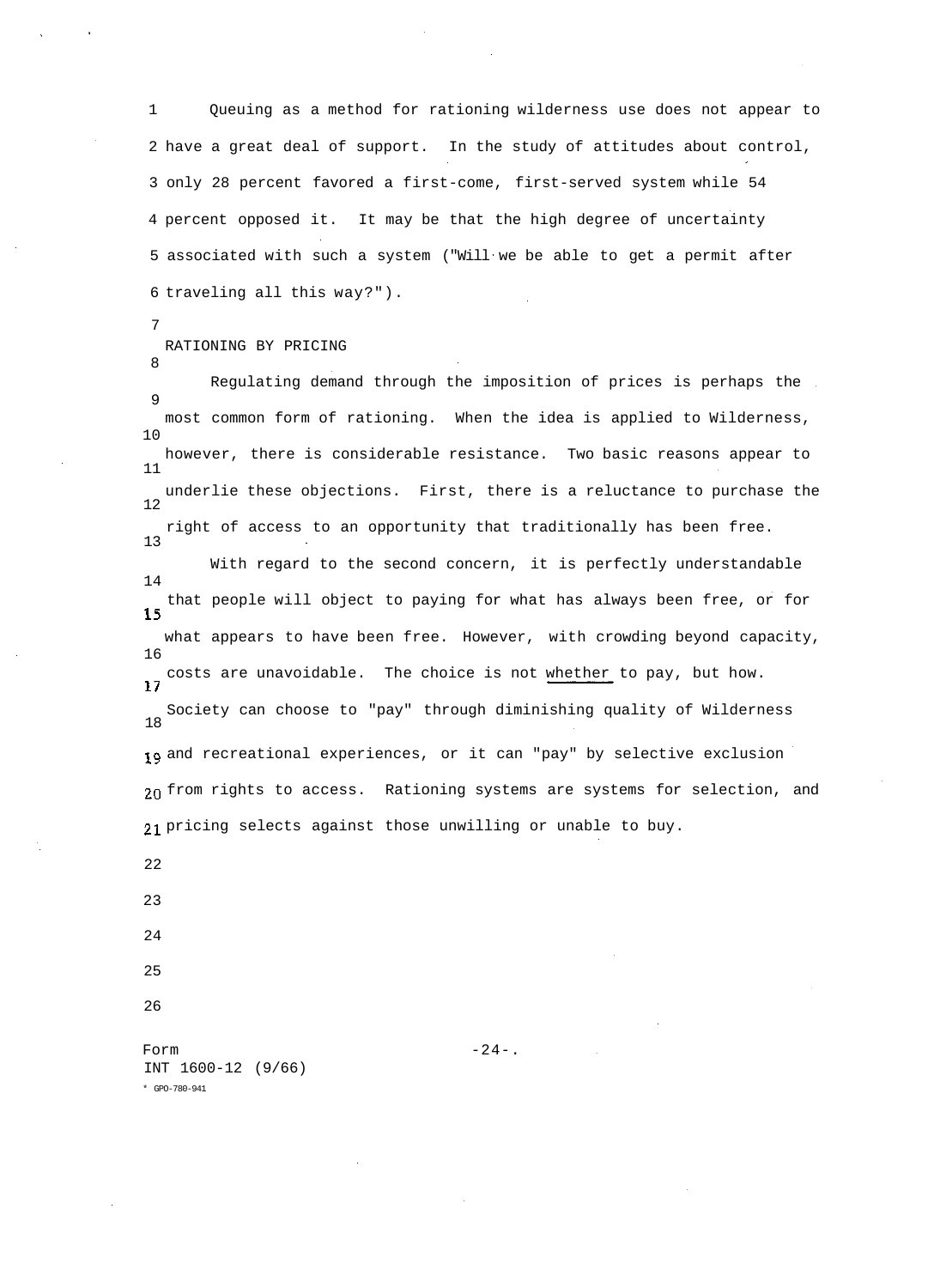1 The concern about discriminating against the poor is, in a sense, 2 paradoxical. Wilderness is often accused of being the playground of the 3 rich; even though no fees are presently charged. Studies of Wilderness 4 use in general support the idea that per-person per-day costs are quite 5 low (Stankey 1971). Income, it appears, is more of a necessary rather 6 than a sufficient variable, to explain why people visit Wilderness.

7 Krutilla and Knetsch (1970) have agreed that because of the generally 8high income distribution of Wilderness users, economic tools for management are appropriate.

10 In general, the income distribution of Wilderness users closely llreflects that of the population as a whole $_f$  For instance, in a study of 12 users to seven areas in Montana, the income distribution of users was 13 found to be virtually identical to that of the general population (Lucas 14 1970). However, as suggested earlier, there is also evidence of a 15 bimodal distribution of users according to occupation, with about 1/4 16 professional-technical and another 1/4 students. In the above mentioned 17 study, we found about 25 percent of the users reported incomes under 18 \$7,000.

19

20

- 
- 25

26

Form  $-25$ -INT 1600-12 (9/66) GPO-780-941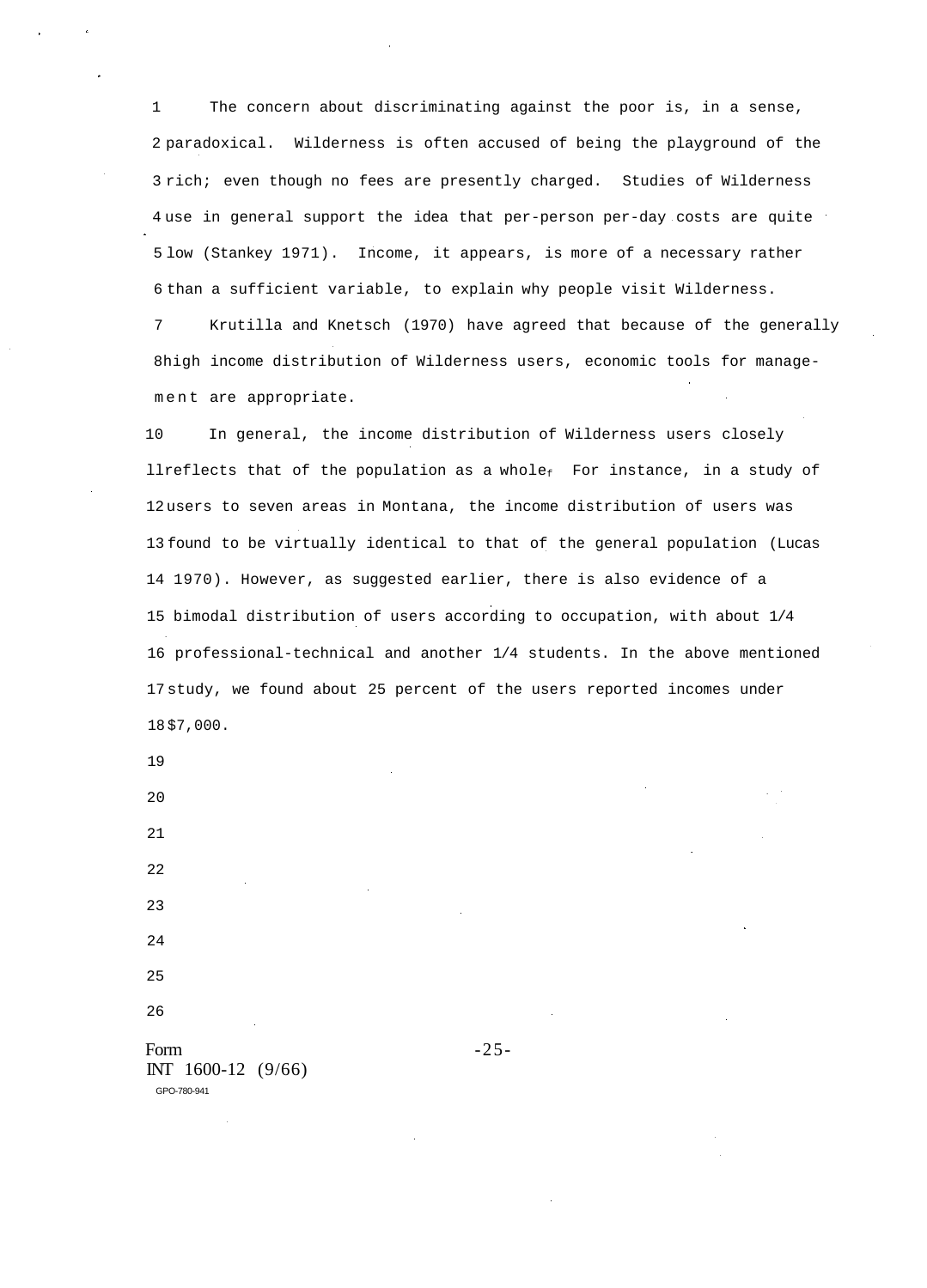1 Krutilla and Knetsch (1970) have agreed that because of the generally 2 high income distribution of Wilderness users, the normal concern with 3 "distributive justice" is less appropriate. Thus, pricing represents an 4 equitable mechanism for establishing an equilibrium between supply and 5 demand. However, as we have seen, the actual distribution of income 6 groups is quite broad; low income groups are represented to a significant 7 degree and we must be concerned with the possible discriminatory impll-8 cations of a rationing system based solely on pricing.

9 The primary value of pricing is that it regulates demand through 10 market mechanisms. As the price increases, demand diminishes. Because ll a market is present, problems of nondiscriittination among users based on 12 relative value (present in reservation and lottery systems) are elimi-13 nated. Pricing is a highly flexible system. For instance, it would 14 permit weekly or seasonal fluctuation in use to be evened out by corres-15 ponding fluctuations in price.

16 This system has the further advantage or providing inexpensive, 17 immediate and fairly accurate information on user preferences. Because 18 actual behavior is an important measure of preference, we should be able 19 to extract the relative values assigned to various activities by different 20 users based on prices they are willing or unwilling to pay.

21

Form  $-26$ INT 1600-12 (9/66)Pr GPO-780-941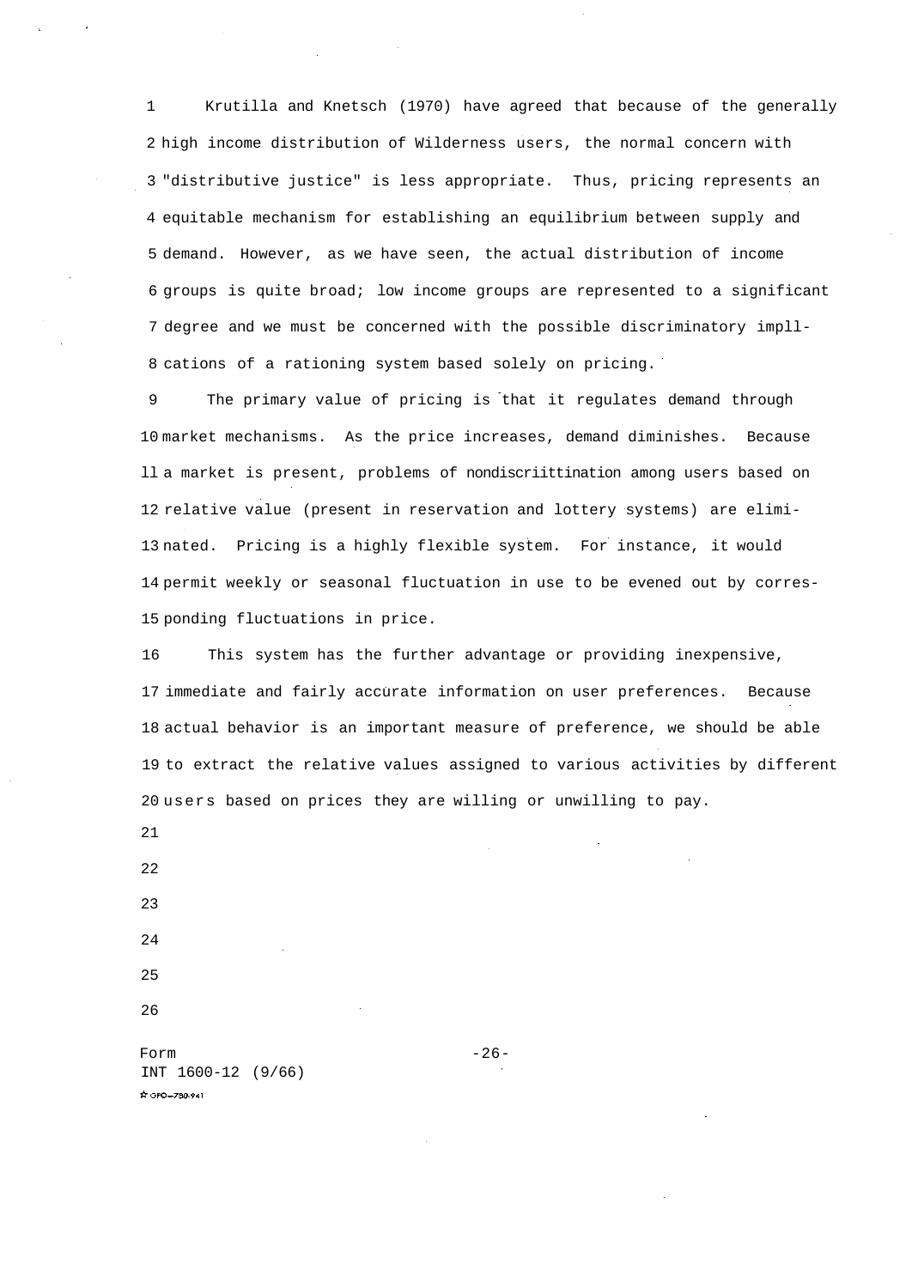1 Beyond the discriminatory shortcomings of pricings an additional 2 problem concerns the extent to which price could be used to "fine tune" 3 demand. In other words, as the level of use approaches the area's 4 capacity, can a gradual increase in prices regulate that demand with 5 enough sensitivity so that it does not exceed capacity? The three 6 systems discussed earlier all permit exact regulation of use; pricing 7 is, in Gilbert and other's terms, manipulative rather than direct (Gilbert 8 1972).

9

10

14

### CONCLUSIONS

Increasing use pressures on wilderness have brought about the need 11. to consider the various methods of control. In this paper, we have 12 examined some of the management strategies available, given the con-13 straints of the 1974 Wilderness Act.

Clearly, there are no cost-free solutions. Any system of use 15 control that is adopted will impose costs on either the user or the 16 agency. These are necessary implications of the move toward limiting 17 use within the carrying capacity of the wilderness. Managers will face 18 increased costs of administration, enforcement, and monitoring of areas 19 for which they are responsible and users will confront increased controls  $2.0$ on their behavior.

21

The omnipresence of costs bears directly on managerial decisions 22 regarding rationing. The principal question confronting administrators 23 is not one of how to prevent costs from occurring, but rather, how to 24 minimize the costs that must occur. Our paper has attempted to specify 25 some of the costs that users must bear and our remaining remarks center 26 on how these particular costs might be minimized. Form INT 1600-12 (9/66) -27- -GPO-780.941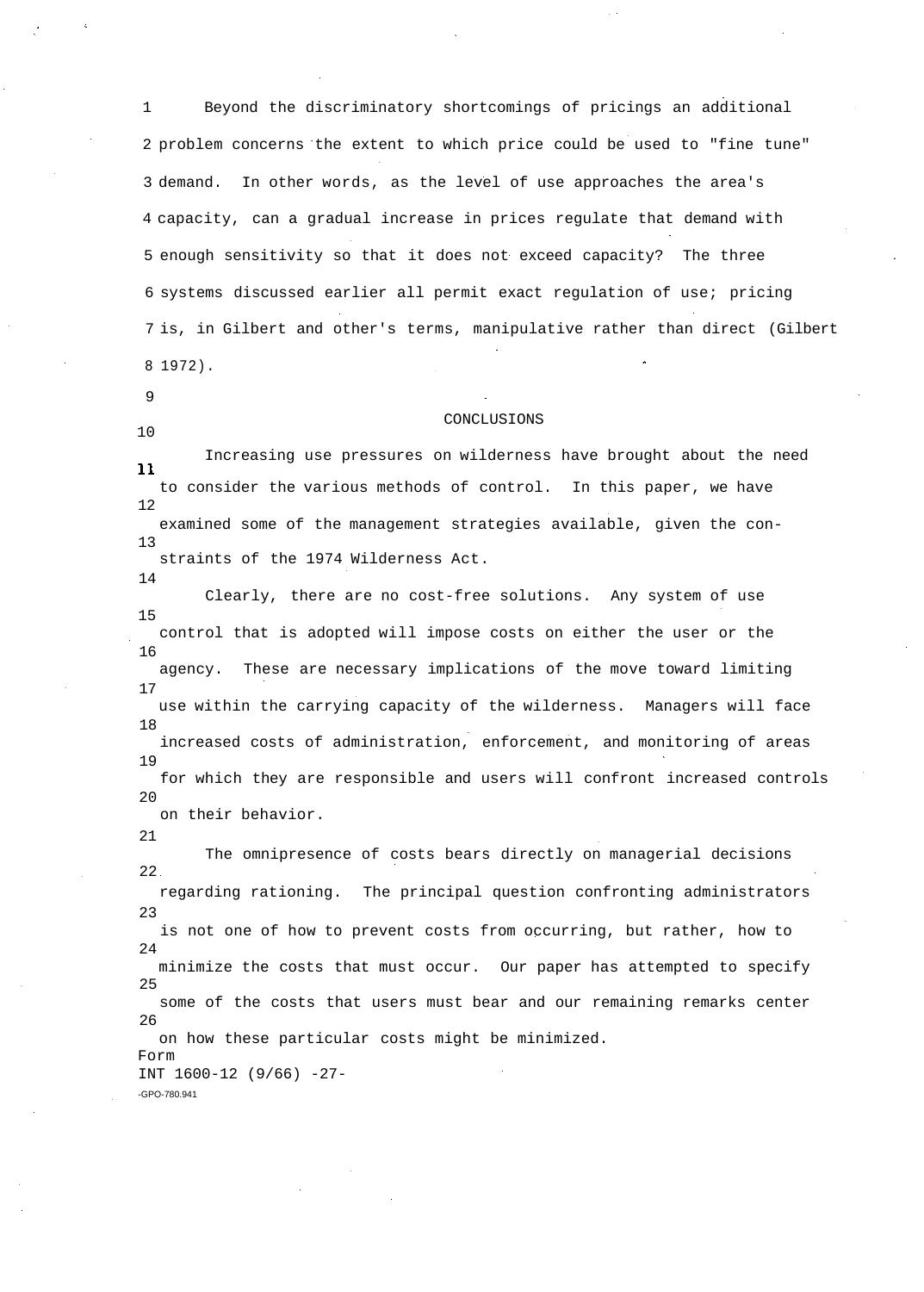1 Each of the four rationing systems we discussed has systematic 2 features that discriminate against one population or another. Thus, it 3 seems important that consider rationing wilderness through a variety of 4 systems, attempting to offset the equity costs imposed by individual 5 systems. For example, the reservation system penalizes the spontaneous 6 visitor; the queuing system discriminates against the person who, by 7 choice or not, must make his obligations ahead of time. Rationing use 8 through a mixture of the two balances these costs. In the San Gorgonio 9 Wilderness in southern California, rationed in 1973, 75 percent of the l0 daily capacity was allocated via a reservation system. The remaining 25 ll percent was held until that day, then released to the public on a first-12 come**,** first-served (queuing) basis.

13 Other combinations, designed to offset the cost of each respective 14 system, can be imagined. For instance, we have pointed out that a lot-15 tery system, while impractical, does not account for the relative value 16 of the opportunity to the applicant. In a recent unpublished paper, 17 Greist has suggested the use of a lottery where the probabilities of 18 success are inversely related to the degree of solitude that an area 19 could provide. In other words, persons applying for an area where 20 solitude would be maintained would have only a low probability of suc-21 cess; in areas where opportunities for socialization with others was a 22 key management value, persons would have a high probability of success. 23 such a system forces people to weigh the relative value of the different 24 opportunities, thus offsetting the normal shortcoming of the lottery. 25

26

Form  $-28$ -**INT** 1600-12 (9/66) GPO-780-941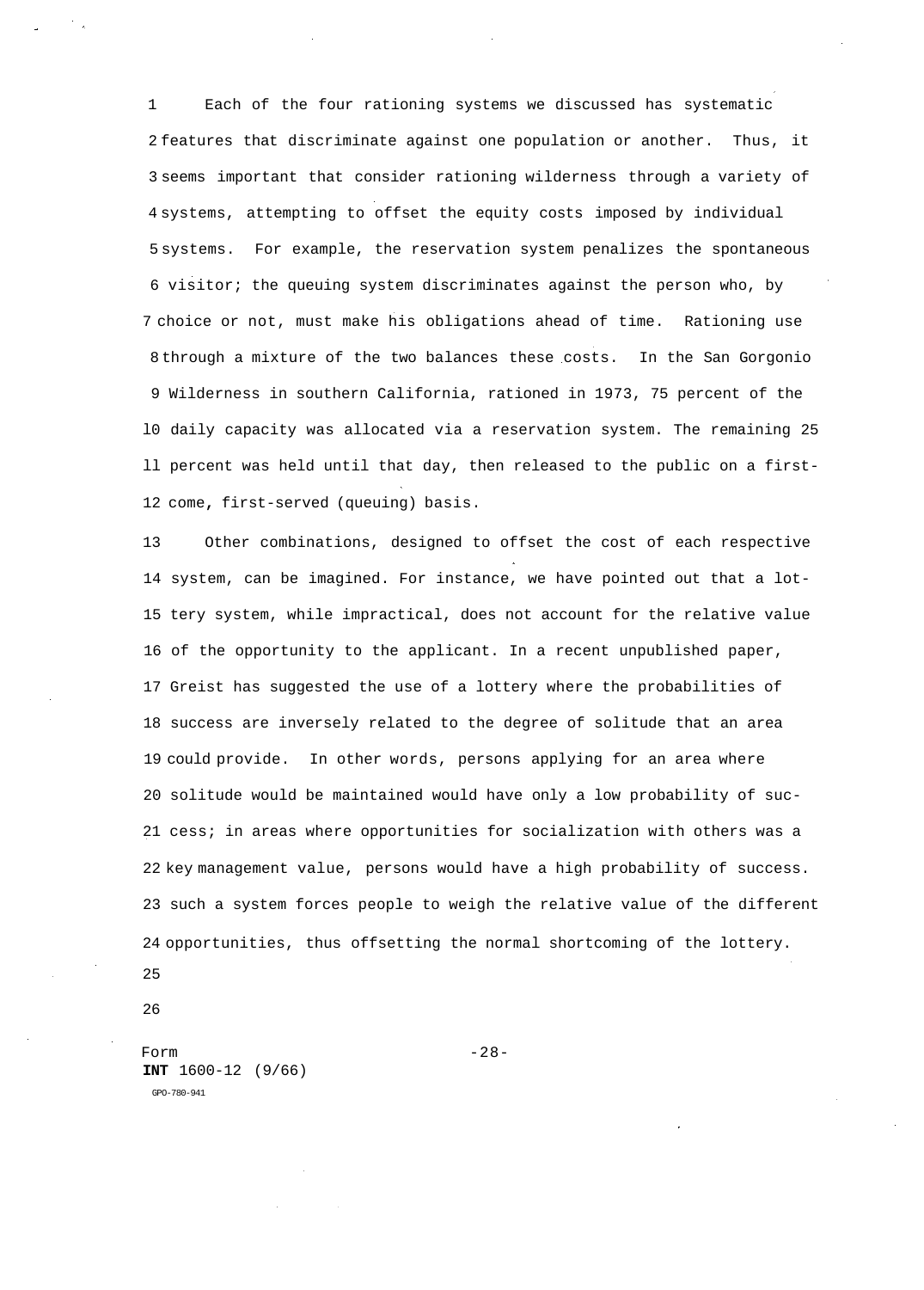Some administrators have expressed concerns that rationing use of 2 wilderness and backcountry areas would face strong public resistance. 3 However, the limited experience to date suggests generally favorable 4 public response. For instance, Fazio and Gilbert (1974) in an investi-5 gation of the Rocky Mountain National Park rationing program, found that 6 86 percent of the visitors reported they felt the system was necessary, 7 Only 5 percent suggested the program be scrapped altogether. Similarly, 8 in an unpublished study, Stankey found that 81 percent of the users in 9 the San Gorgonio and San Jacinto Wildernesses felt rationing was needed, 10 including 75 percent of those persons unable to get a permit.

11 The point of the above discussion is that many users recognize the 12 problems of overuse, both with regard to resource impacts as well as 13 congestion. They tend to support program, that might include restric-14 tions on their own behavior, when such programs are preceived as being 15 in response to inappropriate conditions. For example, in the California 16 study cited above, nearly half cited serious problems of overuse and 17 another quarter mentioned resource damage as problems that existed prior 18 to rationing. Over 60 percent felt use was in excess of capacity.

19 20

1

21

22

23 24

- 25
- 26

Form  $-29-$ INT 1600-12 (9/66) GPO—780-941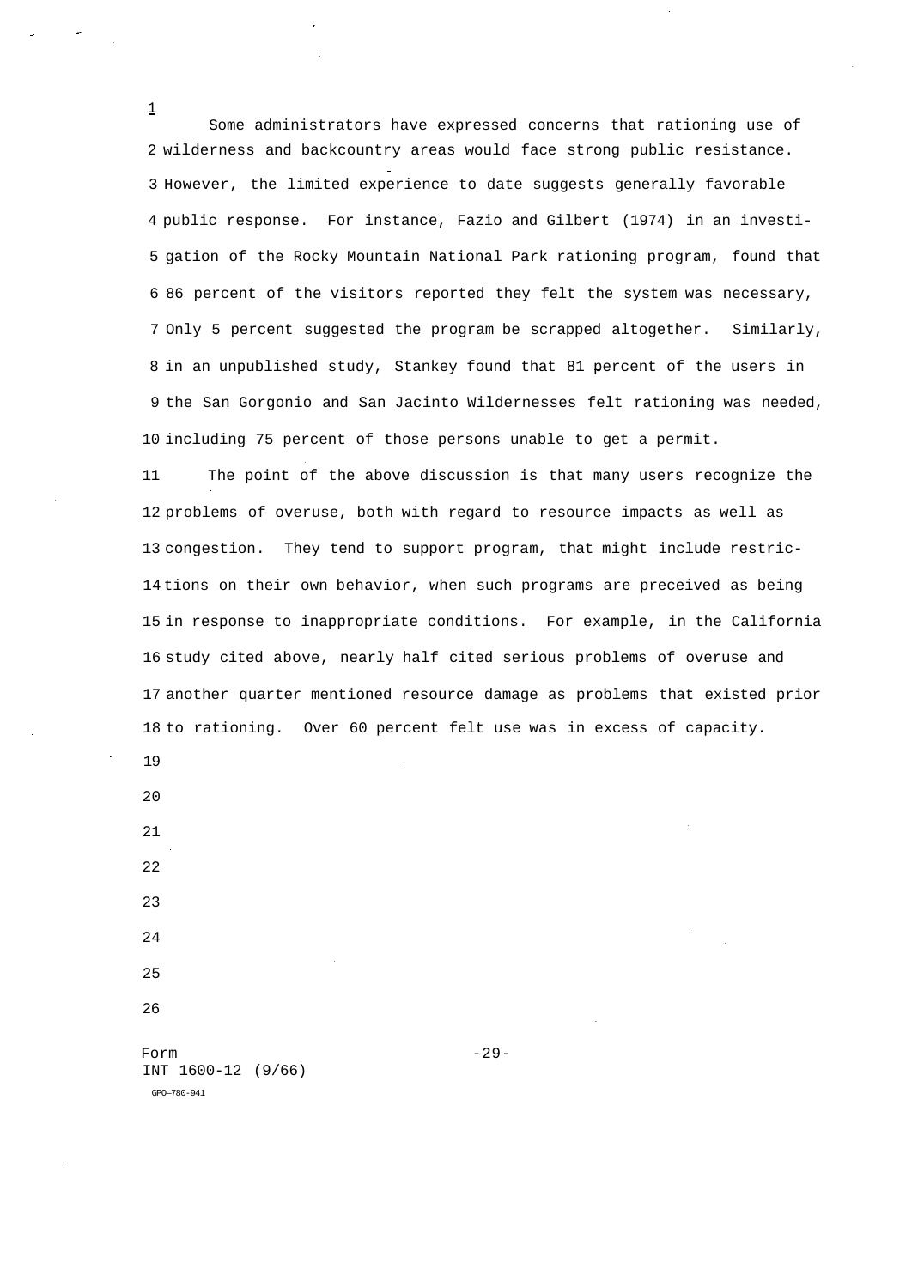1 It is thus important that when a decision regarding rationing is to 2 be made, that legitimate rationale for such an action exists. The 3 principle of "minimum force", discussed earlier, has important bearing 4 here. Rationing should not be viewed as a convenient solution to problems 5 of congestion and resource deterioration arise. Other management stratg egies exist and should be explored before direct restrictions on use 7 numbers are employed. As we have stated before, spontaneity and freedom 8 are key values of the wilderness experience and managers should take all 9 reasonable precautions to avoid impinging on these values, One of the 10 costs of a premature move to a system that impinges on these values 11 might be stiffened public resistance to any notion of rationing, even 12 when such measures are direly needed. But, when a legitimate need to 13 ration use does exist, we see evidence of user support for such measures.

14 Wilderness management involves the coordination of the complex 15 interactions between social and ecological systems. The wilderness 16 manager's task is further complicated by the presence of forces that act 17 upon the wilderness from without. Some of these are under the control 18 of the resource management agency: road construction, timber harvestings 19 recreational developments etc. Of particular concern are those develop-20 ments, such as roads and other activities that facilitate access. Such 21 developments can hasten the time when a manager might have to consider 22 rationing. However, because these activities are generally under the 23 controls, either direct or through permits, of the resource management 24 agency, there is an opportunity for the land-use planning process to 25 minimize these conflicts.

26

Form  $-30-$ INT 1600-12 (9/66) \* GPO-780-941